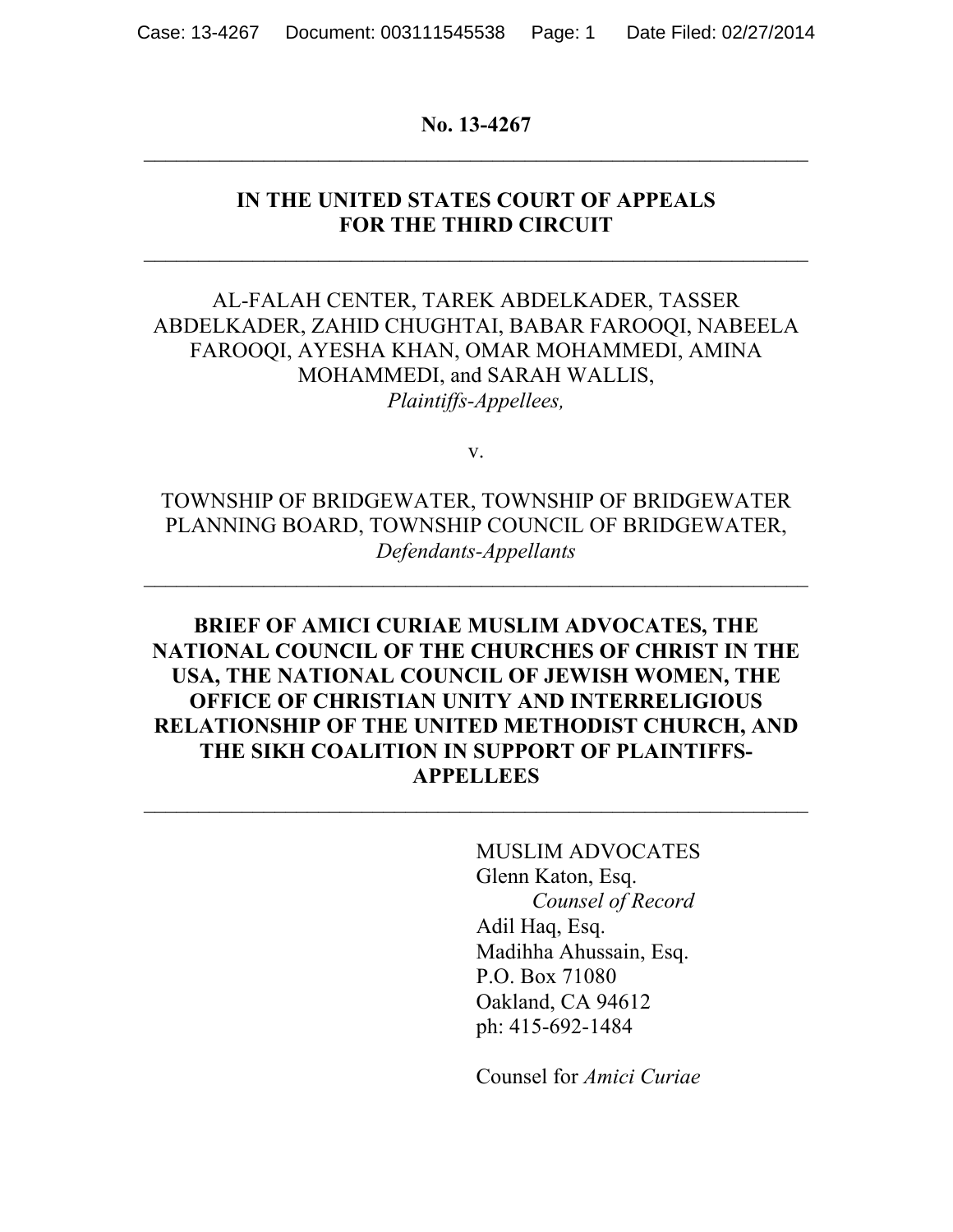## **CORPORATE DISCLOSURE STATEMENT**

Pursuant to Federal Rules of Appellate Procedure 26.1 & 29(c)(1) and Third Circuit Local Appellate Rule 26.1.1, *amici curiae* Muslim Advocates, the National Council of the Churches in Christ in the USA, the National Council of Jewish Women, the Office of Christian Unity and Interreligious Relationship of the United Methodist Church, and the Sikh Coalition state the following:

- (1) They have no parent corporations;
- (2) There are no publicly held corporations that own 10% or more of their stock;
- (3) They are not aware of any publicly held corporations not a party to this proceeding with a financial interest in its outcome.

 /s/ Glenn Katon Dated: February 27, 2014 Glenn Katon, Esq. (Cal. Bar No. 281841) MUSLIM ADVOCATES P.O. Box 71080 Oakland, CA 94612 ph: 415-692-1484

Counsel of Record for *Amici Curiae*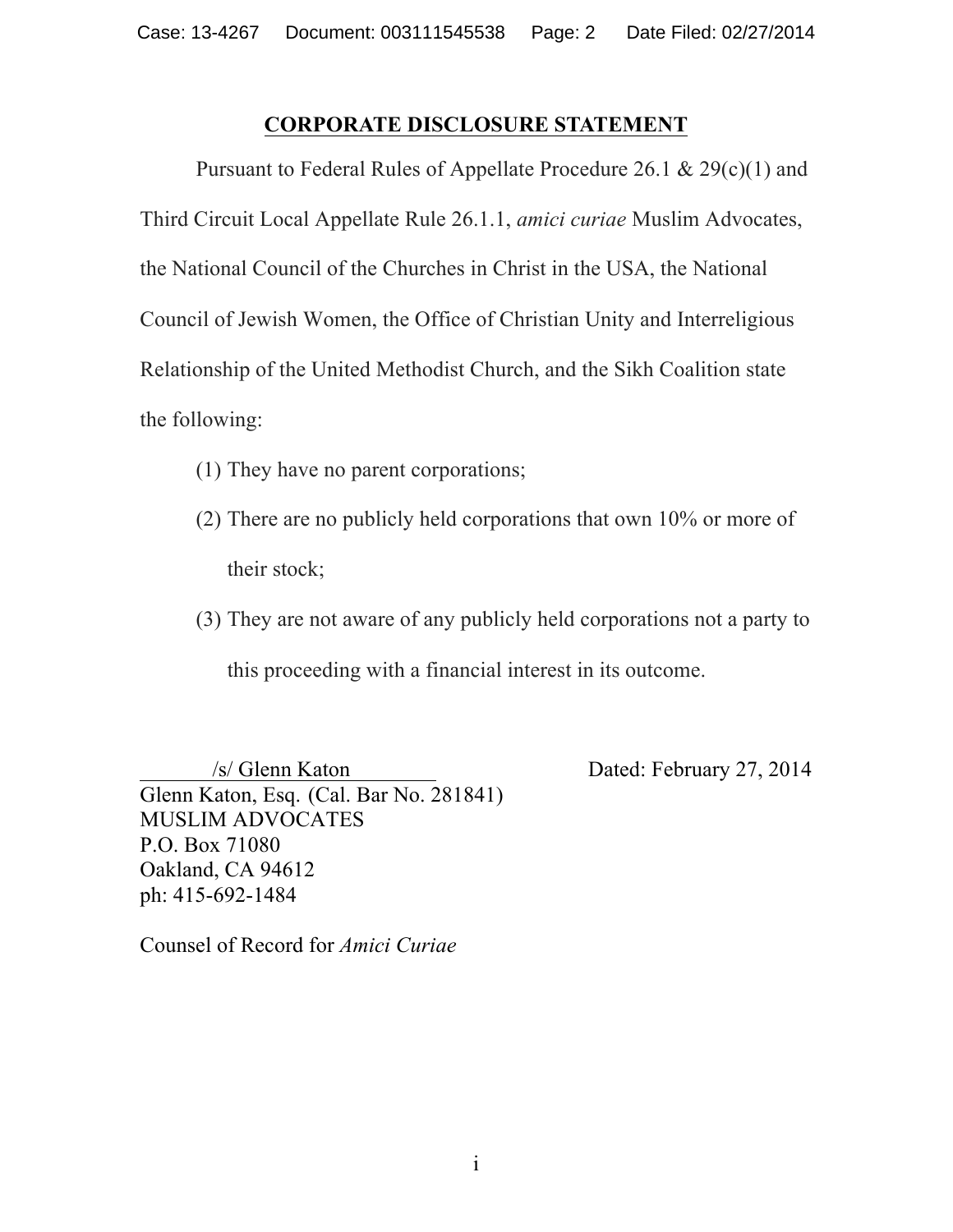# **TABLE OF CONTENTS**

| L.      |                                           | POST-SEPTEMBER 11, 2001, THERE HAS BEEN A<br>MARKED INCREASE IN ANIMUS AGAINST AMERICAN                 |    |
|---------|-------------------------------------------|---------------------------------------------------------------------------------------------------------|----|
|         | a.                                        |                                                                                                         |    |
|         | $\mathbf{b}$ .                            | Since September 11, 2001, There Has Been a Dramatic<br>Rise in Equal Employment Opportunity Commission  |    |
|         | $\mathbf{c}$ .                            | Numerous Public Officials Have Made Explicitly Anti-                                                    |    |
| $\Pi$ . | ANTI-MUSLIM ANIMUS AND THE RECENT HISTORY |                                                                                                         |    |
|         | a.                                        | Recent RLUIPA Litigation Highlights Anti-Muslim                                                         |    |
|         | b <sub>1</sub>                            | Recent RLUIPA Cases Reveal How Pretextual Reasons                                                       |    |
|         | $\mathbf{c}$ .                            | The Al-Falah Case is Entirely Consistent with the<br>Recent History of Mosque Zoning Denial Cases under | 24 |
|         |                                           |                                                                                                         |    |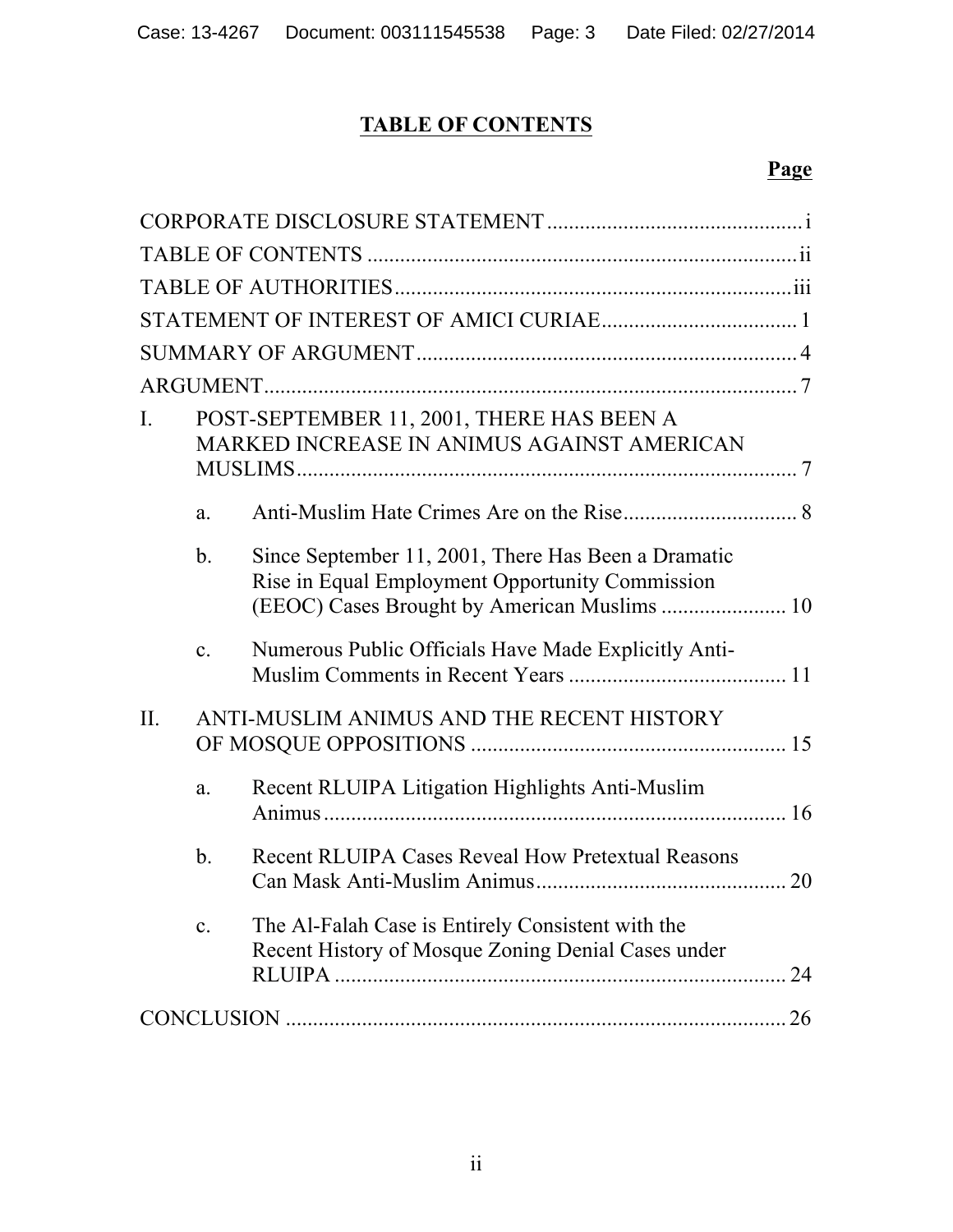# **TABLE OF AUTHORITIES**

# **Page(s)**

## **CASES:**

| Albanian Associated Fund v. Twp. of Wayne,<br>No. 06-CV-3217 (PGS),                                                |  |
|--------------------------------------------------------------------------------------------------------------------|--|
| Aman v. Cort Furniture Rental Corp.,                                                                               |  |
| Estes v. Rutherford County Reg'l Planning Comm'n,<br>No. 10CV-1443 (Ch. Ct. for Rutherford County Oct 18, 2010) 19 |  |
| Fisher v. Rutherford County Reg'l Planning Comm'n,                                                                 |  |
| Jackson v. Univ. of Pittsburgh,<br>826 F.2d 230 (3d Cir. 1987),                                                    |  |
| Moxley v. Walkersville,                                                                                            |  |
| U.S. Postal Serv. Bd. of Governors v. Aikens,                                                                      |  |
| United States v. City of Lilburn, Ga.,<br>No. 1:11-cv-02871-JOF (N.D. Ga. Aug. 26, 2011)17, 24, 25, 26             |  |
| United States v. City of Lomita,<br>No. 2:13-cv-00708-MMM-CW (C.D. Cal. Mar. 8, 2013) 21, 26                       |  |
| United States v. Henrico,                                                                                          |  |
| United States v. Rutherford County,                                                                                |  |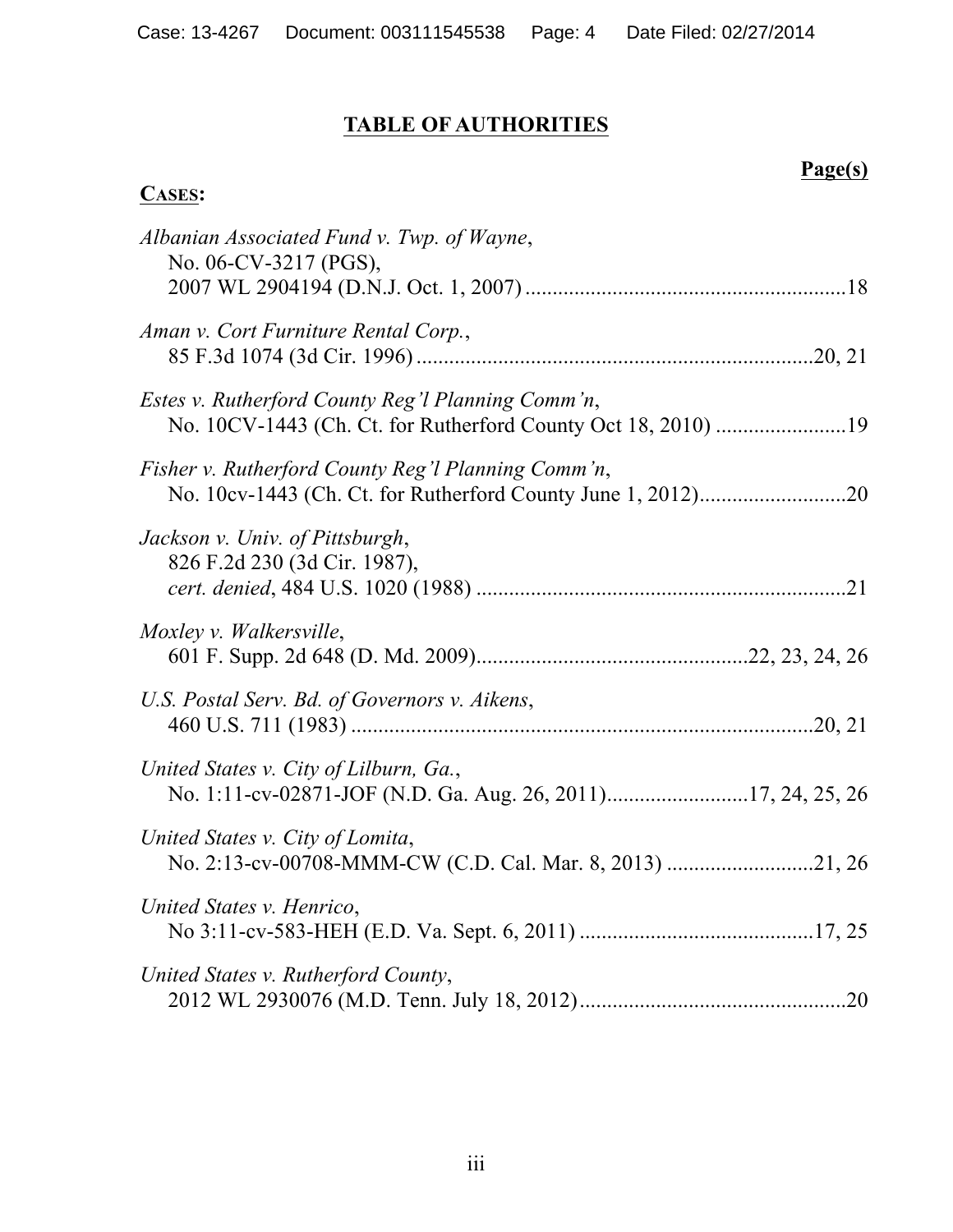# **STATUTES:**

| <b>OTHER AUTHORITIES:</b>                                                                                                                                                                                                                                                 |  |
|---------------------------------------------------------------------------------------------------------------------------------------------------------------------------------------------------------------------------------------------------------------------------|--|
| ACLU, Map—Nationwide Anti-Muslim Activity, available at<br>http://www.aclu.org/maps/map-nationwide-anti-mosque-activity15                                                                                                                                                 |  |
| Albanian Associated Fund v. Twp. of Wayne,<br>No. 06-CV-3217 (PGS), Brief for the United States as Amicus<br>Curiae in Opposition to Defendants' Motion for Summary<br>Judgment, available at<br>http://www.justice.gov/crt/about/hce/documents/albanian brief.pdf 18, 19 |  |
| Anti-Park51 Protest Featuring Right-Wing Media Loaded with Anti-<br>Muslim Hate, MEDIA MATTERS FOR AMERICA, Sept. 13, 2010,<br><i>available at http://mediamatters.org/research/2010/09/13/anti-</i>                                                                      |  |
| David Conrad Charged With Firing Shots At Chicago-Area Mosque,<br>HUFFINGTON POST, Aug. 12, 2012, available at<br>http://www.huffingtonpost.com/2012/08/12/david-conrad-charged-                                                                                          |  |
| Gabriel Elizondo, No Bitterness 10 Years after Sikh Killing over 9/11,<br>AL-JAZEERA, Sept. 6, 2011, available at<br>http://blogs.aljazeera.com/blog/americas/no-bitterness-10-years-                                                                                     |  |
| Estes v. Rutherford County Reg'l Planning Comm'n,<br>No. 10CV-1443 (Ch. Ct. for Rutherford County), Brief for the<br>United States as Amicus Curiae, available at<br>http://www.justice.gov/crt/spec topics/                                                              |  |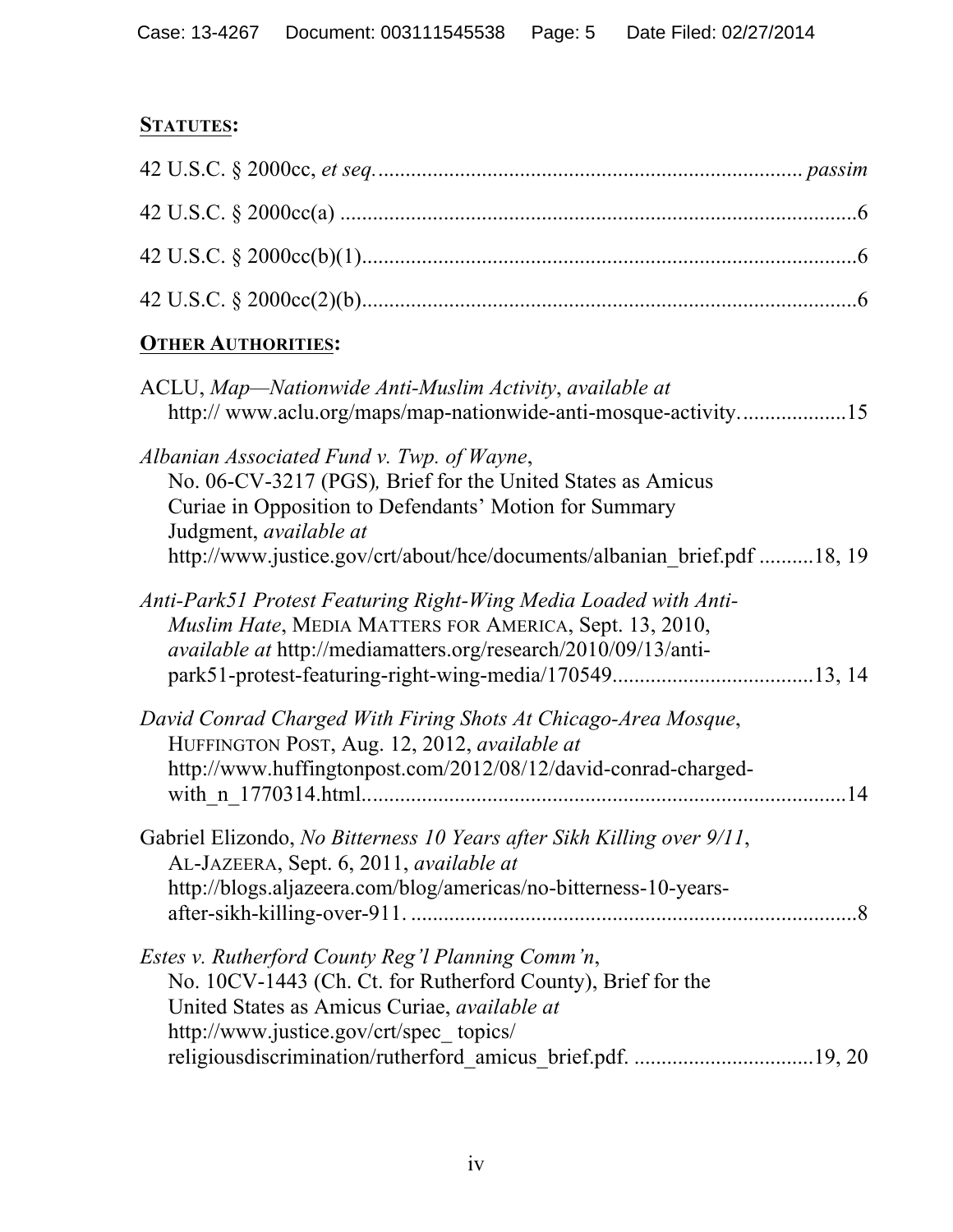| FEDERAL BUREAU OF INVESTIGATION,<br>HATE CRIME STATISTICS 7 (2000), available at                                                                                                                                                                                                                            |
|-------------------------------------------------------------------------------------------------------------------------------------------------------------------------------------------------------------------------------------------------------------------------------------------------------------|
| FEDERAL BUREAU OF INVESTIGATION,<br>HATE CRIME STATISTICS 9 (2001), available at                                                                                                                                                                                                                            |
| Lauren Fox, Michele Bachmann Sticks to Accusations About Muslim<br>Brotherhood, U.S. NEWS & WORLD REPORT, July 19, 2011,<br>available at<br>http://www.usnews.com/news/articles/2012/07/19/michele-                                                                                                         |
| Douglas Laycock & Luke Goodrich, RLUIPA: Necessary, Modest and                                                                                                                                                                                                                                              |
| Rebecca Leber, GOP Rep. Joe Walsh: Muslims Are 'Trying To Kill<br>Americans Every Week,' THINKPROGRESS, Aug. 13, 2012,<br><i>available at</i><br>http://thinkprogress.org/justice/2012/08/13/679561/gop-rep-joe-<br>walsh-muslims-are-trying-to-kill-americans-every-week/#14                               |
| Edward McLelland, Quinn Calls Walsh "Worst Congressman in<br>America," NBC CHICAGO, Aug. 15, 2012, available at<br>http://www.nbcchicago.com/blogs/ward-room/Quinn-Calls-Walsh-                                                                                                                             |
| Bill Mears, Texas Man Executed for Post-9/11 Murder, CNN, July 20,<br>2011, available at<br>http://www.cnn.com/2011/CRIME/07/20/texas.execution/8, 9                                                                                                                                                        |
| Laura W. Murphy and Michael Macleod Ball, Written Statement of<br>American Civil Liberties Union, Senate Judiciary Subcommittee on<br>the Constitution, Civil Rights and Human Rights, Mar. 29, 011,<br><i>available at http://www.aclu.org/files/</i><br>assets/March_2011_Hearing_on_Muslim_Civil_Rights_ |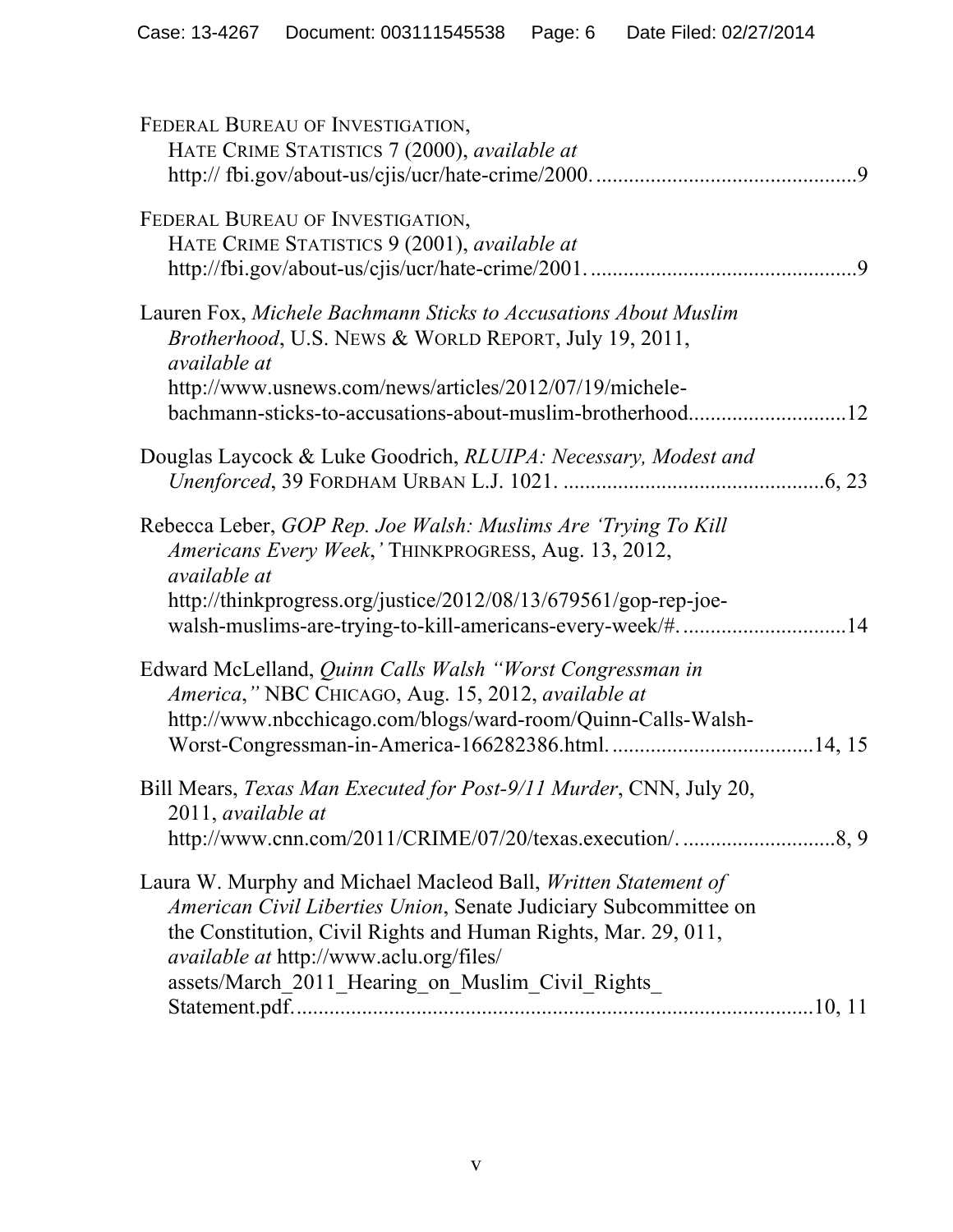| MUSLIM ADVOCATES, Losing Liberty: The State of Freedom Ten years<br>after the Patriot Act 21 (2011), available at<br>http://d3n8a8pro7vhmx.cloudfront.net/muslimadvocates/pages/47/<br>attachments/original/Losing Liberty The State of Freedom 10                    |     |
|-----------------------------------------------------------------------------------------------------------------------------------------------------------------------------------------------------------------------------------------------------------------------|-----|
| Non-Muslims Carried Out More than 90% of All Terrorist Attacks on<br>U.S. Soil, WASHINGTON POST BLOG, May 1, 2013, available at<br>http://www.washingtonsblog.com/2013/05/muslims-only-carried-<br>out-2-5-percent-of-terrorist-attacks-on-u-s-soil-between-1970-and- | .11 |
| PEW RESEARCH CENTER'S FORUM ON RELIGION & PUBLIC LIFE,<br>Controversies Over Mosques and Islamic Centers Across the U.S.,<br>Sept. 27, 2012, available at<br>http://features.pewforum.org/muslim/2012Mosque-Map.pdf. 15                                               |     |
| PEW RESEARCH CENTER, Mapping the Global Muslim Population: A<br>Report on the Size and Distribution of the World's Muslim<br>Population (2009), available at                                                                                                          |     |
| PEW RESEARCH CENTER FOR PEOPLE & THE PRESS, Post September 11<br>Attitudes, Dec. 6, 2001, available at http://www.people-                                                                                                                                             |     |
| Protecting the Civil Rights of American Muslims: Hearing Before the<br>U.S. Senate Judiciary Subcommittee on the Constitution, Civil                                                                                                                                  |     |
| PUBLIC RELIGION RESEARCH INSTITUTE, Old Alignment, Emerging<br>Fault Lines: Religion in the 2010 Election and Beyond (2010),<br><i>available at http://publicreligion.org/site/wp-</i><br>content/uploads/2011/06/2010-Post-election-American-Values-                 |     |
| Representative Peter King: There Are "Too Many Mosques,"<br>POLITICO, Sept. 19, 2007, available at<br>http://www.politico.com/blogs/thecrypt/0907/Rep King There ar                                                                                                   |     |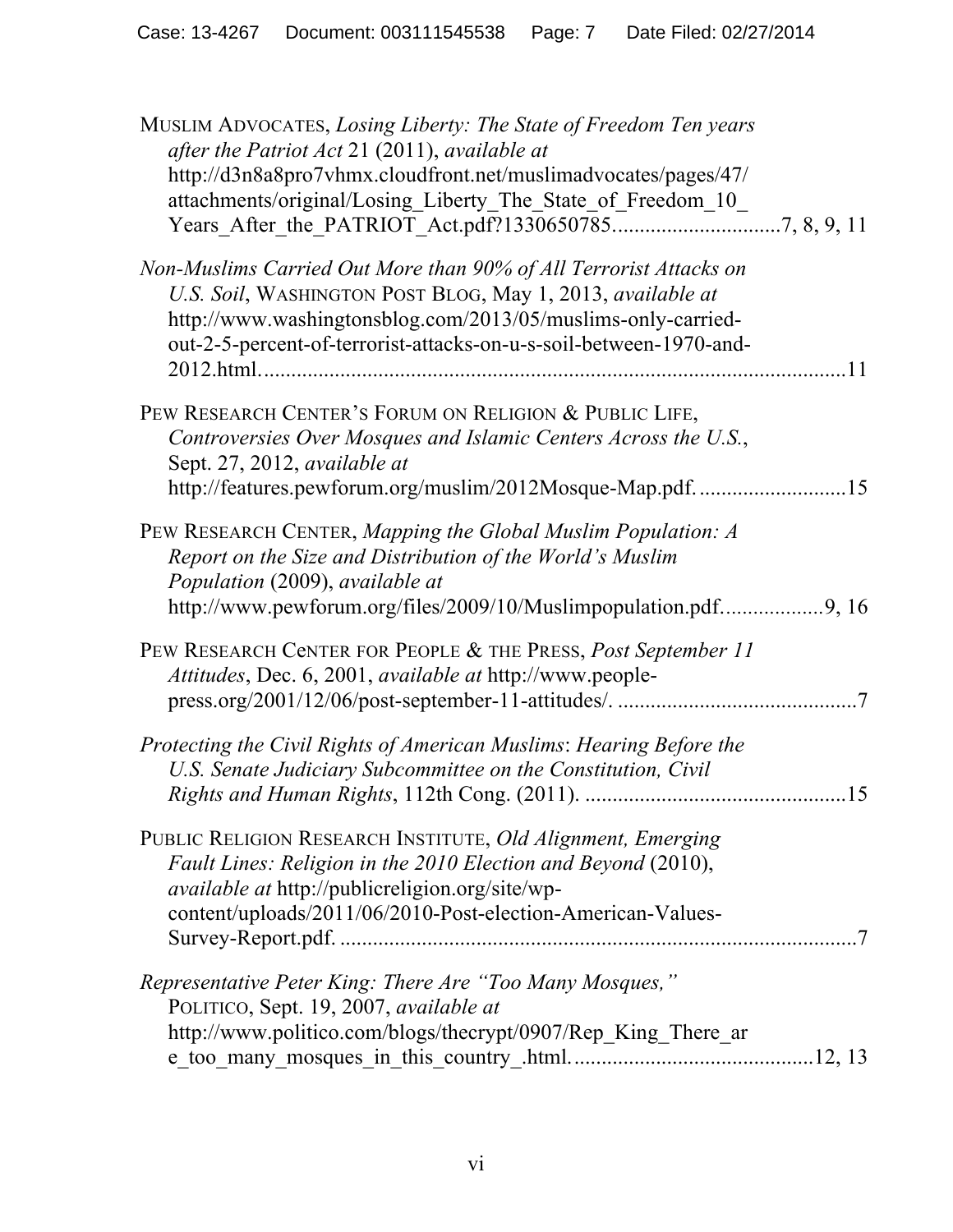| Rachel Slajda, TN Mosque Trial Continues: 'Your Honor, This Is A<br>Circus,' TALKING POINTS MEMO, Oct. 21, 2010, available at<br>http://talkingpointsmemo.com/muckraker/tn-mosque-trial- |  |
|------------------------------------------------------------------------------------------------------------------------------------------------------------------------------------------|--|
|                                                                                                                                                                                          |  |
| Eric Treene, RLUIPA and Mosques: Enforcing a Fundamental Right                                                                                                                           |  |
| United or Divided: Americans' Attitude on Unity, Divisions, and<br>Discrimination in the USA, PUBLIC OPINION STRATEGIES AND                                                              |  |
| United States v. City of Lilburn, Ga.,<br>No. 1:11-cv-02871-JOF (N.D. Ga.), Complaint, available at<br>http://www.justice.gov/crt/about/hce/documents/lilburncomp.pdf17                  |  |
| United States v. City of Lilburn, Ga.,<br>No. 1:11-cv-02871-JOF (N.D. Ga.), Consent decree, available at<br>http://www.justice.gov/crt/about/hce/documents/lilburnsettle.pdf. 17, 24     |  |
| United States v. City of Lomita,<br>No. 2:13-cv-00708-MMM-CW (C.D. Cal.), Complaint,<br><i>available at</i><br>http://www.justice.gov/crt/about/hce/documents/lomitacomp.pdf. 22         |  |
| United States v. City of Lomita,<br>No. 2:13-cv-00708-MMM-CW (C.D. Cal.), Agreed Order,<br>available at<br>http://www.justice.gov/crt/about/hce/documents/lomitasettle.pdf21             |  |
| United States v. Henrico,<br>No 3:11-cv-583-HEH (E.D. Va.), Complaint, <i>available at</i><br>http://www.justice.gov/crt/about/hce/documents/henricocomp.pdf17, 18                       |  |
| United States v. Henrico,<br>No 3:11-cv-583-HEH (E.D. Va.), Consent Decree, available at<br>http://www.justice.gov/crt/about/hce/documents/henricosettle.pdf17                           |  |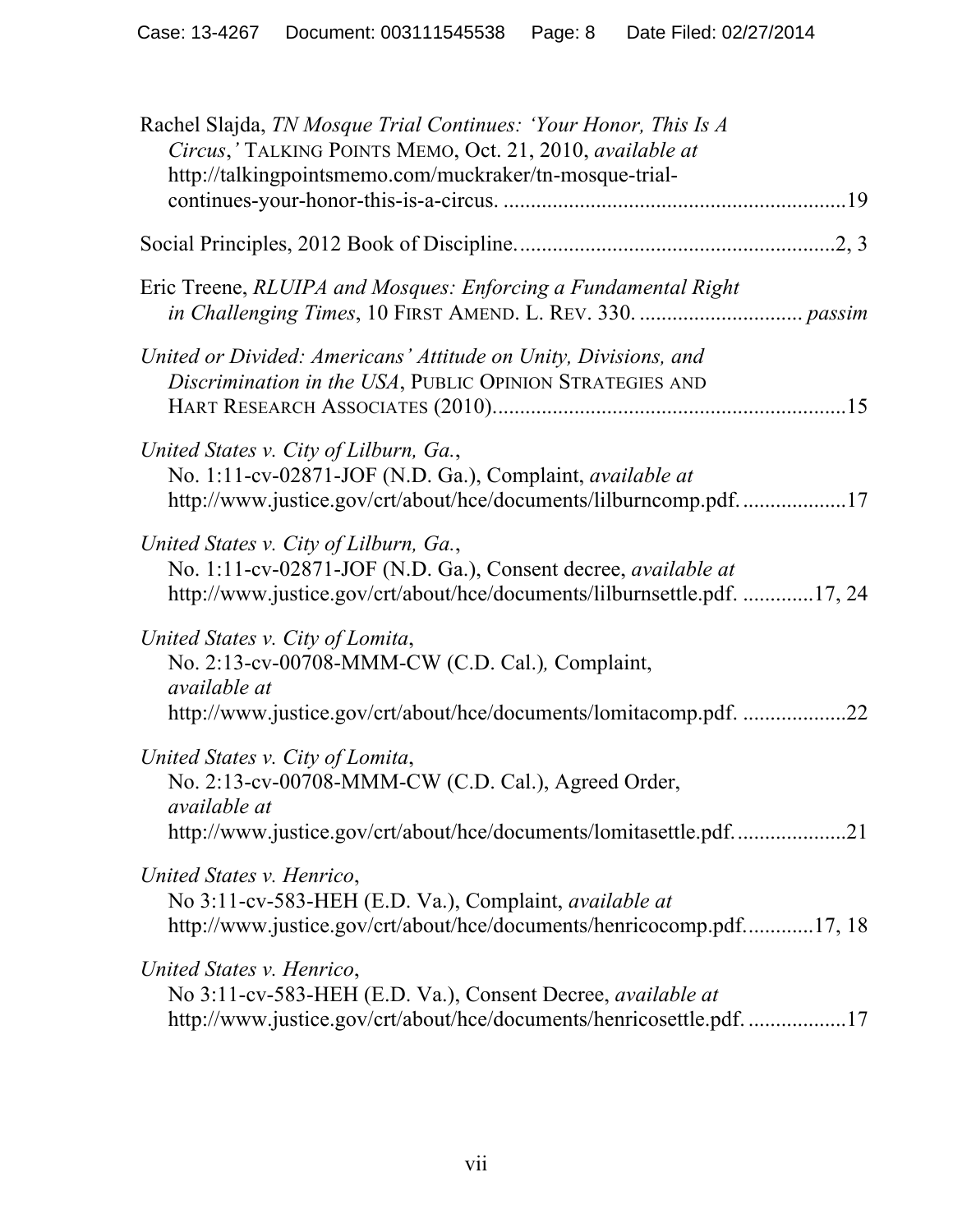| U.S. DEP'T OF JUSTICE, RELIGIOUS FREEDOM IN FOCUS (Nov./Dec.<br>2004), available at<br>http://www.justice.gov/crt/spec_topics/religiousdiscrimination/new                                               |           |
|---------------------------------------------------------------------------------------------------------------------------------------------------------------------------------------------------------|-----------|
| U.S. DEP'T OF JUSTICE, REPORT ON THE TENTH ANNIVERSARY OF THE<br>RELIGIOUS LAND USE AND INSTITUTIONALIZED PERSONS ACT 6<br>$(2010)$ , available at<br>http://www.justice.gov/crt/publications/post911/. |           |
| U.S. EQUAL EMPLOYMENT OPPORTUNITY COMM'N,<br>Religion-Based Charges Filed from 10/01/2000 through /30/2011,<br>available at http://www.eeoc.gov/eeoc/events/9-11-                                       | <b>10</b> |
| Ruben Vives, Complaint Filed over Lomita's Denial of Bid for New<br>Mosque, LOS ANGELES TIMES, Mar. 21, 2012, available at<br>http://articles.latimes.com/2012/mar/22/local/la-me-lomita-               | 22        |
| Edward Wyatt, Three Republicans Criticize Obama's Endorsement of<br>Mosque, N.Y. TIMES, Aug. 14, 2010, available at<br>http://www.nytimes.com/2010/08/15/us/politics/15reaction.html13                  |           |
| Steven Yaccino, Michael Schwirtz, and Marc Santora, Gunman Kills<br>6 at Sikh Temple Near Milwaukee, N.Y. TIMES, Aug. 6, 2012,<br><i>available at http://www.nytimes.com/2012/08/06/us/shooting-</i>    |           |
| Jordy Yager, Lawmaker Announces Second Hearing into Muslim-<br>American Radicalization, THE HILL, June 9, 2011, available at<br>http://thehill.com/homenews/house/165697-lawmaker-announces-            |           |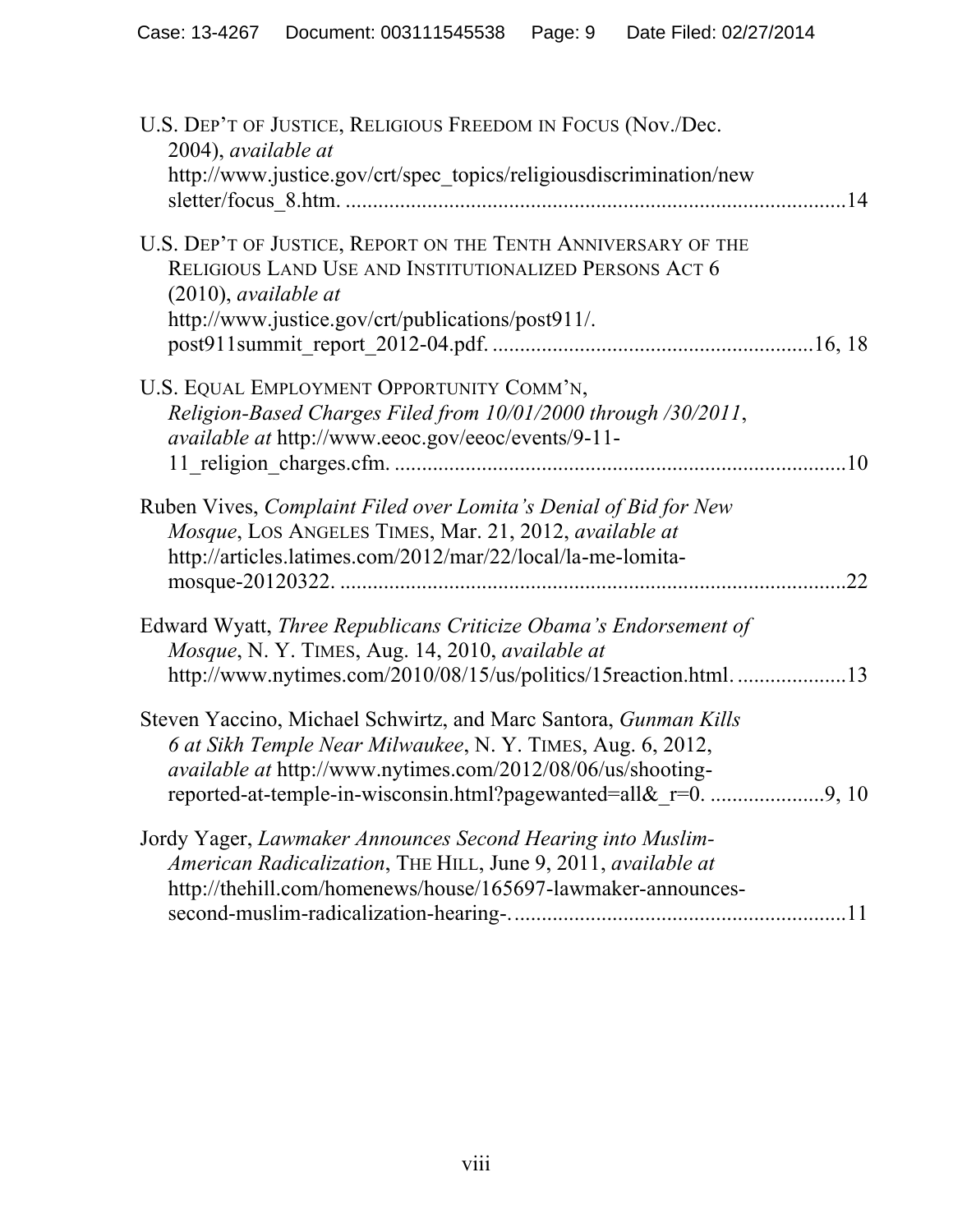#### **STATEMENT OF INTEREST OF AMICI CURIAE**

Muslim Advocates, a national legal advocacy and educational organization formed in 2005, works on the frontlines of civil rights to guarantee freedom and justice for Americans of all faiths. Muslim Advocates advances these objectives through litigation and other legal advocacy, policy engagement, and civic education, and by serving as a legal resource for the American Muslim community, promoting the full and meaningful participation of Muslims in American public life. The issues at stake in this case directly relate to Muslim Advocates' work fighting institutional discrimination against the American Muslim community.

The National Council of the Churches of Christ in the USA ("the NCC") is a community of communions called by Christ to visible unity and sent forth in Spirit to promote God's Justice, peace and the healing of the world. Founded in 1950, the NCC has been the leading force for shared ecumenical witness among Christians in the United States. The NCC's 37 member communions—from a wide spectrum of Protestant, Anglican, Orthodox, Evangelical, historic African American and Living Peace Churches—includes 45 million people. The issues in this case relate to the NCC's strong history in interfaith relationships, as well as to its history in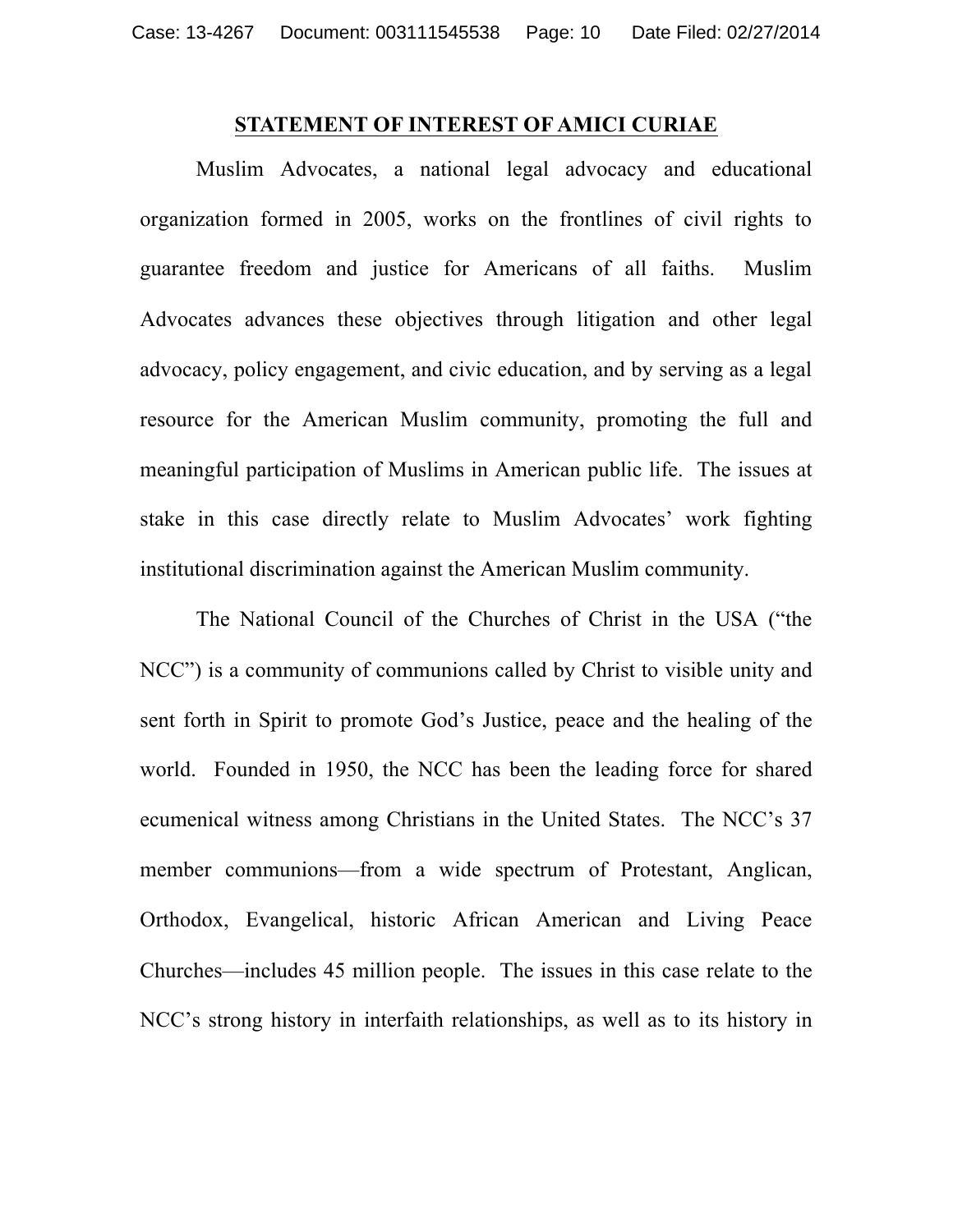upholding religious liberty for all faiths, speaking out against religious animus, and seeking justice and peace for all.

The National Council of Jewish Women ("NCJW") is a grassroots organization of 90,000 volunteers and advocates who turn progressive ideals into action. Inspired by Jewish values, NCJW strives for social justice by improving the quality of life for women, children, and families and by safeguarding individual rights and freedoms. NCJW's Resolutions state that "a democratic society and its people must value diversity and promote mutual understanding and respect for all." Consistent with its Resolutions, NCJW joins this brief.

The Office of Christian Unity and Interreligious Relationships of the United Methodist Church is responsible for giving leadership to the United Methodist Church in its quest for unity and for the development of relationships with other churches, ecumenical organizations and religious faith communities. The United Methodist Church is a community of faith in the Methodist tradition, organized on four continents, which has a long history of concern for social justice. Its Social Principles ". . . are a prayerful and thoughtful effort on the part of the General Conference to speak to the human issues in the contemporary world from a sound biblical and theological foundation as historically demonstrated in United Methodist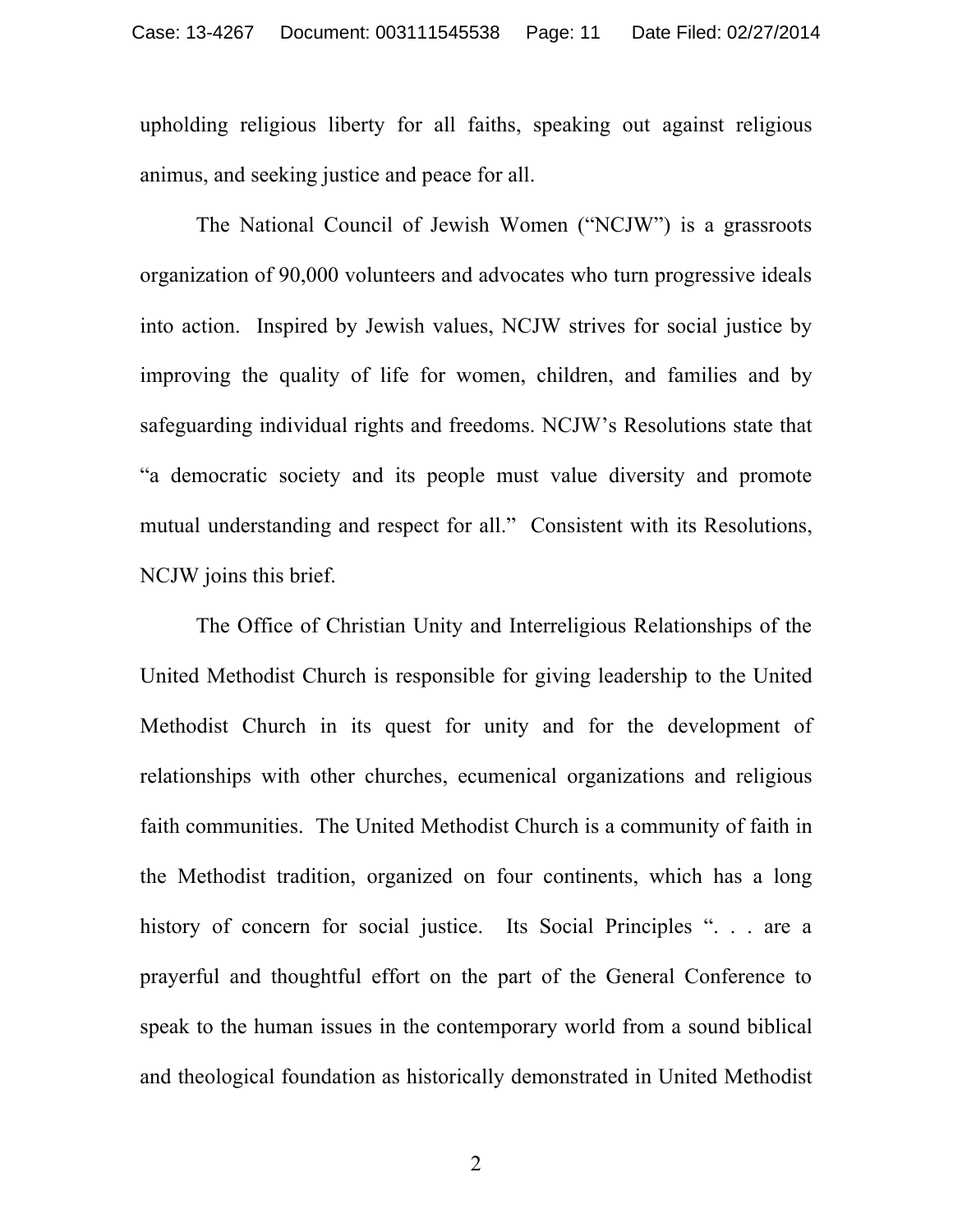traditions." (*See* Preface, Social Principles, 2012 Book of Discipline.) "We urge policies and practices that ensure the right of every religious group to exercise its faith free from legal, political, or economic restriction . . . We assert the right of all religions and their adherents to freedom from legal, economic and social discrimination." (Social Principles, 2012 Book of Discipline, paragraph 162.B.) The Office of Christian Unity and Interreligious Relationships joins this brief as part of its responsibility to "deepen and expand the ecumenical and interreligious ministries of the United Methodist Church." (2012 Book of Discipline, paragraph 437.)

The Sikh Coalition is a community-based organization that works towards the realization of civil and human rights for all people. The Sikh Coalition pursues its mission by providing direct legal services to persons whose civil or human rights are violated; advocating for law and policies that are respectful of fundamental rights; promoting appreciation for diversity through education; and fostering civic engagement in order to promote local community empowerment. The issues at stake in this case directly relate to the Sikh Coalition's work to ensure faith communities may enjoy religious freedom, including the ability to found or improve houses of worship free of unlawful discrimination.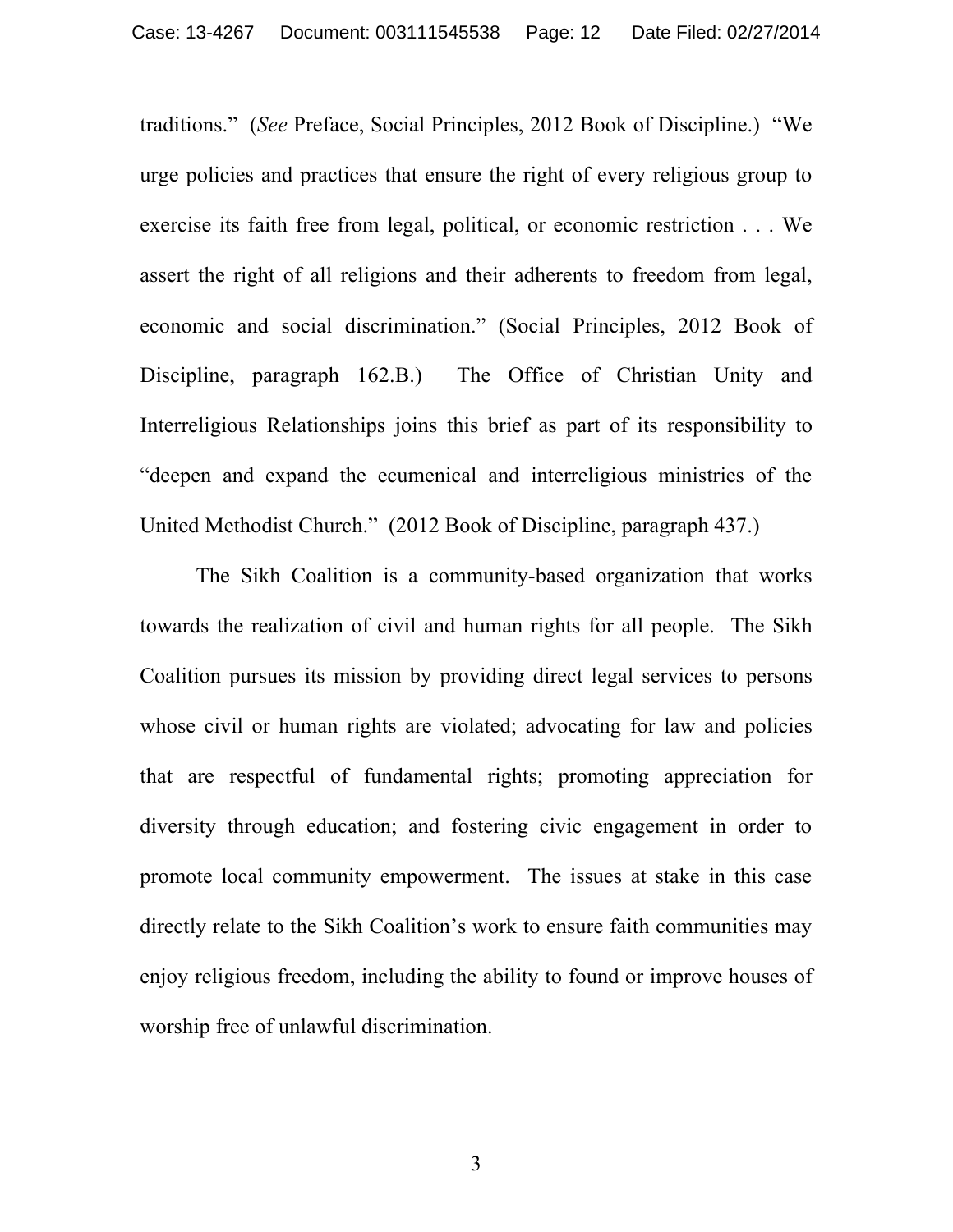The *amici curiae*, faith and civic advocacy groups that work to serve members of minority religious communities and bridge interfaith understanding, have a keen interest in helping support American Muslims and other faith groups freely exercise their religious beliefs—without unlawful and capricious interference from governmental institutions. In particular, the *amici* seek to ensure the proper enforcement of the Religious Land Use and Institutionalized Persons Act ("RLUIPA"), 42 U.S.C. § 2000cc, *et seq.* The *amici* have encountered minority faith groups facing local government and residential opposition to their plans to build houses of worship. In many of these cases explicit animus is directed at the religious communities themselves. Often, pretextual reasons—traffic, noise, or water use issues—are offered to justify local governments' denial of zoning permits.

The *amici* draw on their expertise and years of experience grappling with religious discrimination to contextualize the events in Bridgewater, New Jersey, within the larger framework of recent mosque opposition.

#### **SUMMARY OF ARGUMENT**

In the years since the tragic events of September 11, 2001, there has been a documented increase in animus directed at American Muslims—

4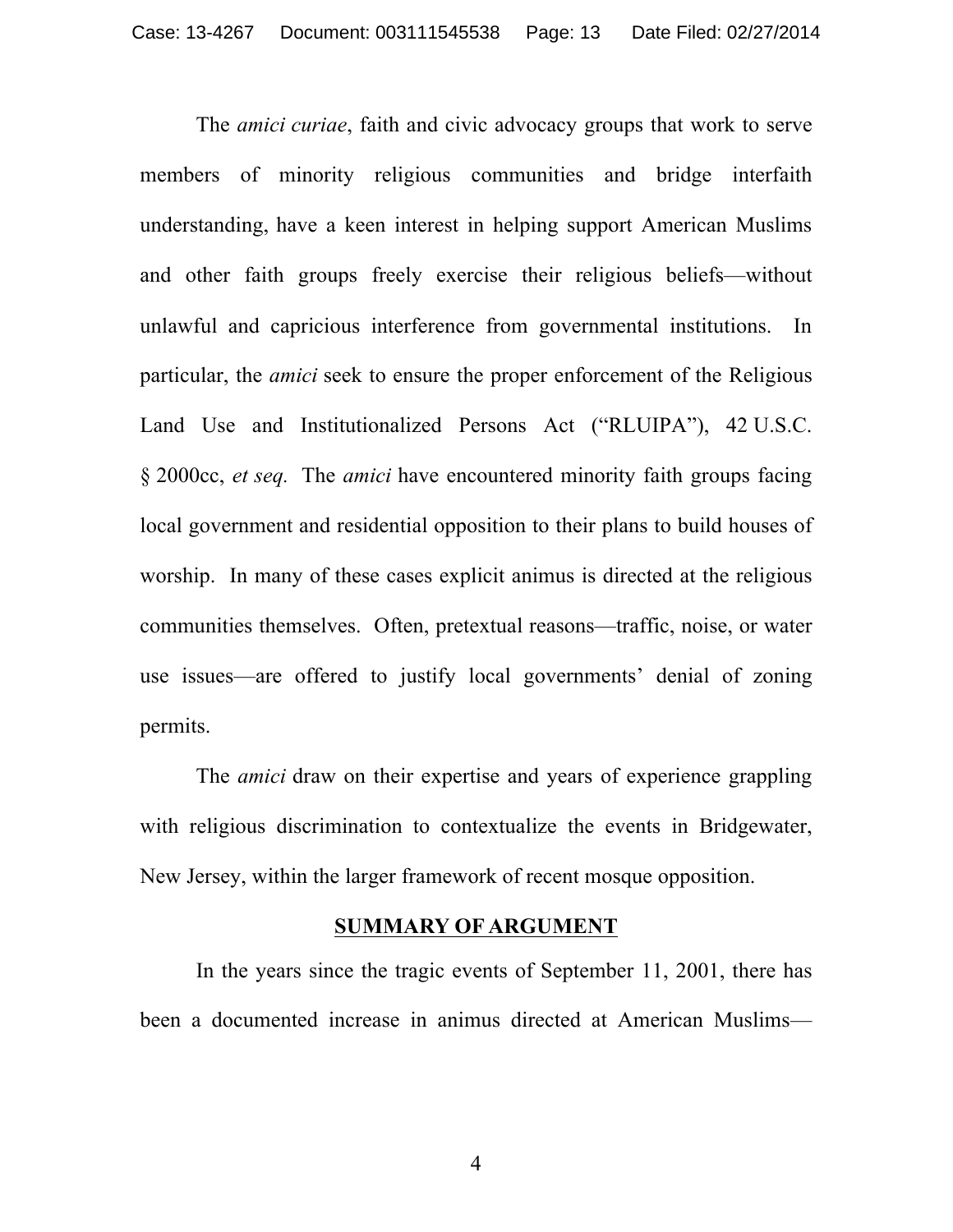including an increase in reports of hate crimes, employment discrimination, and even public officials openly voicing anti-Muslim sentiments.

Notably, this recent trend of anti-Muslim hate has also manifested itself in myriad examples of local governments abusing their zoning authority to prevent Muslim community groups from establishing houses of worship or otherwise being able to freely exercise their religious beliefs.

Zoning permit denials do not occur in a vacuum. They are often a function of sustained and widespread anti-Muslim animus. Several cases brought under RLUIPA highlight the explicit anti-Muslim sentiments underlying many permit denials.

In addition to these examples of naked animus against the Muslim community, there are also various cases in which animus lies beneath the surface and pretextual reasons are offered to justify a Muslim group's zoning denial. Sometimes, for example, local governments will deny a mosque (or Islamic school) a permit because of spurious traffic flow or noise issues.

In the case at hand, the Al-Falah Center ("Al-Falah") appeared to be on track to receive a permit to transform an abandoned banquet hall into a mosque. Following the organized efforts of an anti-Muslim group, however, hundreds of hostile community members attended a public meeting on Al-

5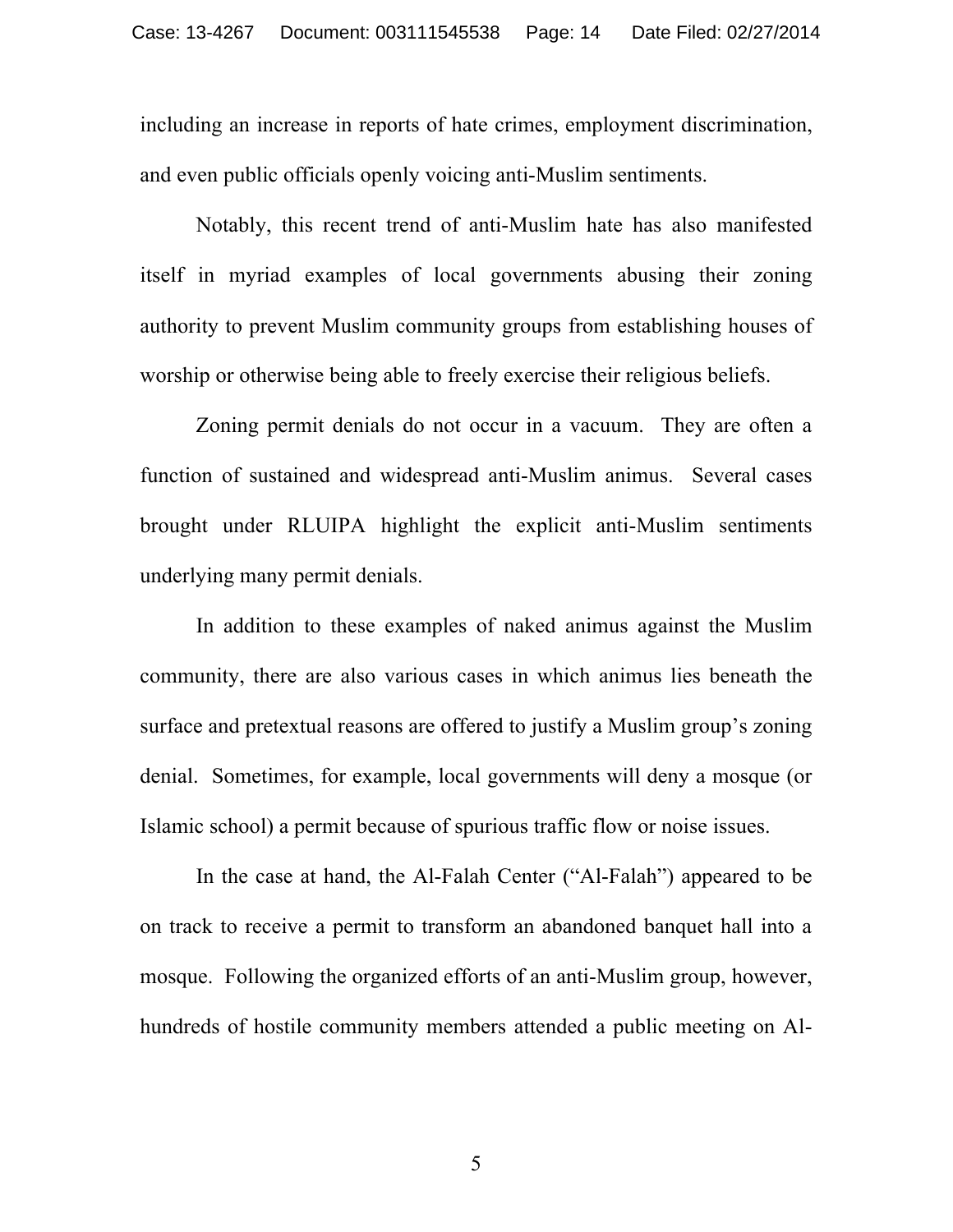Falah's application to voice their anti-Muslim views and opposition to the mosque.

The Defendant-Appellants ("the Township") decided to give sanction to these sentiments, altering a zoning ordinance *post-facto* in order to deny Al-Falah a space for its mosque. The Township attempted to justify its actions because of concerns about traffic congestion, but as the Plaintiffs-Appellees have made clear, no traffic data support this argument.

To be fully understood, it is essential that Al-Falah's experience be considered in the larger context of animus-based mosque opposition cases.<sup>1</sup> Put another way, this is the latest in a long line of cases in which Muslim

l

 $1$  Note, that while RLUIPA does not necessarily require plaintiffs to establish broad discriminatory intent in order to assert a viable claim, there is a "Nondiscrimination" provision in the statute (42 U.S.C. § 2000cc(2)(b)). Claims, however, are more commonly brought under two other sections: (1) the "Substantial Burdens" provision  $(42 \text{ U.S.C.} \& 2000 \text{cc}(a))$ , which proscribes local governments from substantially burdening religious exercise absent a compelling government interest; and (2) the "Equal Terms" provision (42 U.S.C.  $\S$  2000cc(b)(1)), which prohibits a local government from imposing "a land-use regulation in a manner that treats a religious assembly or institution on less than equal terms with a nonreligious assembly or institution." *See* Douglas Laycock & Luke Goodrich, *RLUIPA: Necessary, Modest and Unenforced*, 39 FORDHAM URBAN L.J. 1021, 1023 (addressing the dominance of Substantial Burdens and Equal Terms litigation); *see also* Eric Treene, *RLUIPA and Mosques: Enforcing a Fundamental Right in Challenging Times,* 10 FIRST AMENDMENT L. REV. 330, 358 (discussing the absence of any cases ruling on a claim brought under the Nondiscrimination provision of RLUIPA). That said, in this case Al-Falah did assert a claim under the Nondiscrimination provision. *See*  Complaint at 26-27.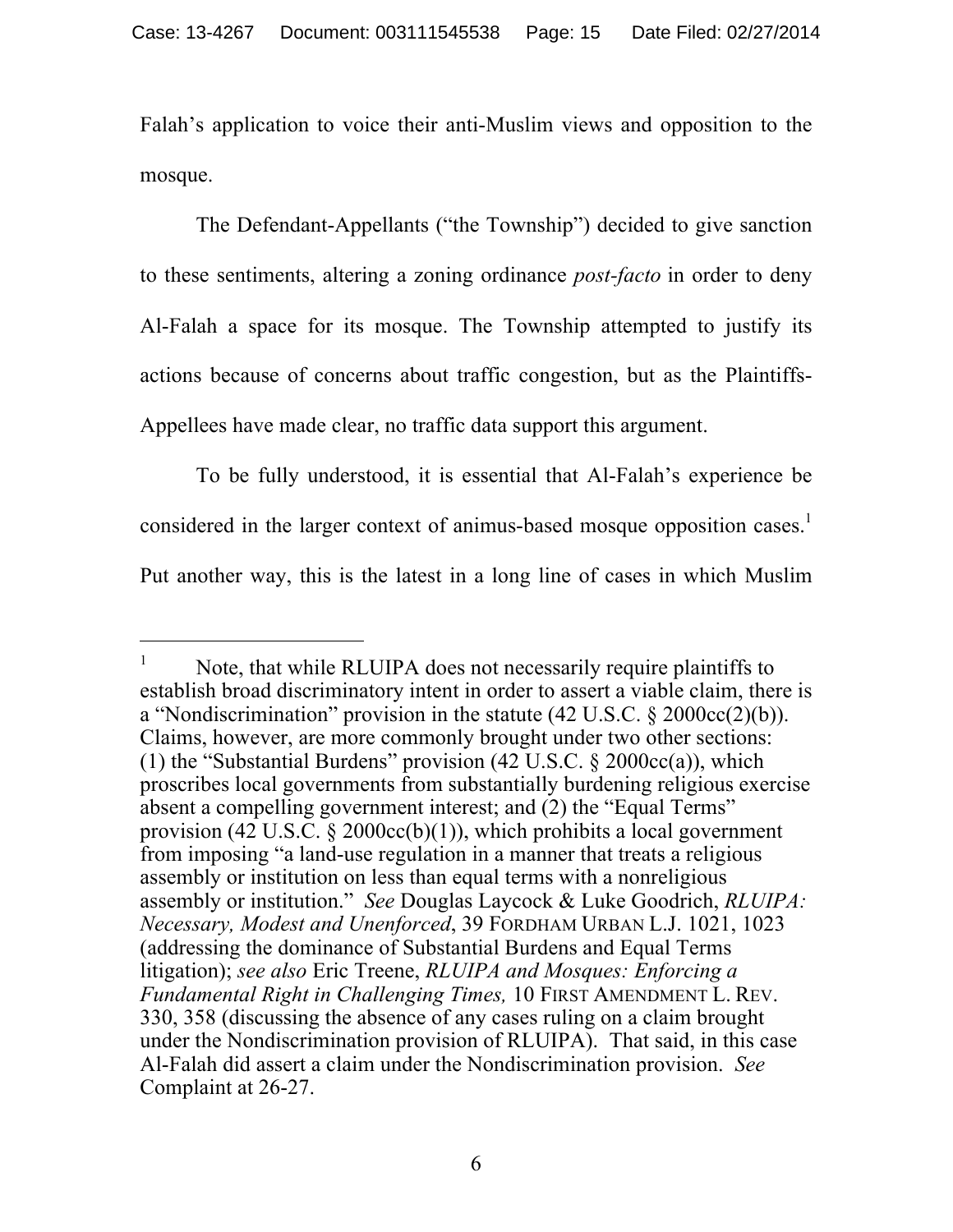groups attempting to build even a modest house of worship face broad community and institutional resistance simply because they are Muslim.

# **ARGUMENT**

# **I. POST-SEPTEMBER 11, 2001, THERE HAS BEEN A MARKED INCREASE IN ANIMUS AGAINST AMERICAN MUSLIMS**

Since the September 11, 2001 attacks there has been a marked increase in anti-Muslim bigotry. While in the months immediately after the attacks, only 17% of Americans stated that they had a "unfavorable" view of Islam,<sup>2</sup> a November 2010 survey on American values conducted by the Public Religion Research Institute found that now 45% of Americans believe the values of Islam are at odds with the American way of life.<sup>3</sup> Another study reports that 53% of Americans say their opinion of Islam is either "not too favorable" (22%) or "not favorable at all"  $(31\%)$ <sup>4</sup>. Some 43% of Americans openly admit to feeling "a little" prejudice toward

 $\overline{\phantom{a}}$ <sup>2</sup> PEW RESEARCH CENTER FOR PEOPLE & THE PRESS, *Post September 11 Attitudes*, Dec. 6, 2001, *available at* http://www.peoplepress.org/2001/12/06/post-september-11-attitudes/.

<sup>3</sup> PUBLIC RELIGION RESEARCH INSTITUTE, *Old Alignment, Emerging Fault Lines: Religion in the 2010 Election and Beyond* 17 (2010), *available at* http://publicreligion.org/site/wp-content/uploads/2011/06/2010-Postelection-American-Values-Survey-Report.pdf.

<sup>4</sup> *See* MUSLIM ADVOCATES, *Losing Liberty: The State of Freedom Ten years after the Patriot Act* 21 (2011), *available at* http://d3n8a8pro7vhmx.cloudfront.net/muslimadvocates/pages/47/attachmen ts/original/Losing\_Liberty\_The\_State\_of\_Freedom\_10\_Years\_After\_the\_P ATRIOT Act.pdf?1330650785.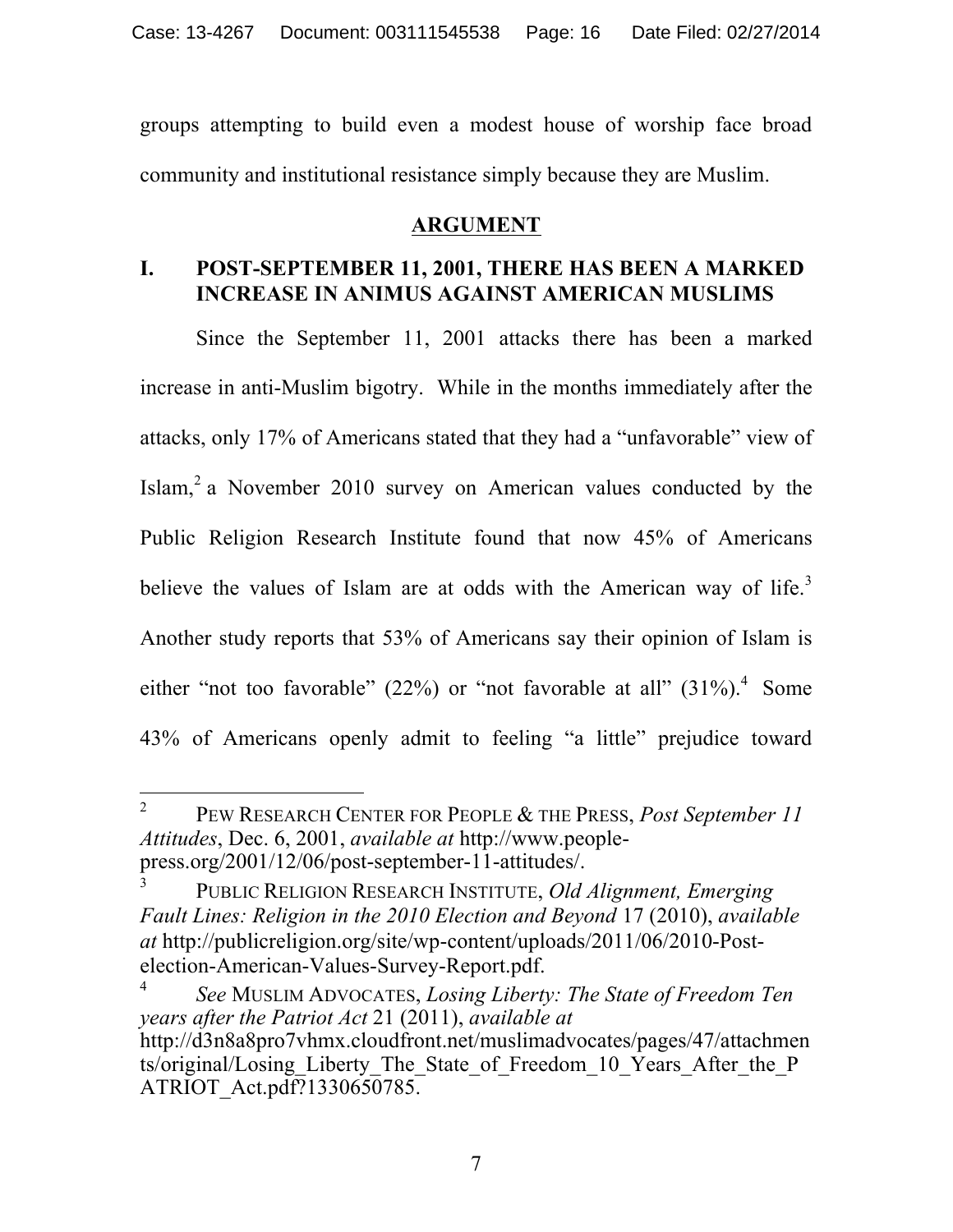Muslims, more than twice the percentage of people who say the same about Christians, Jews, or Buddhists. 5

Unsurprisingly, this societal trend has led to an increase in anti-Muslim incidents—in particular, hate crimes, reports of employment discrimination, anti-Muslim statements by public officials, and, as with the Al-Falah case, zoning ordinances precluding the construction or expansion of mosques.

### **a. Anti-Muslim Hate Crimes Are on the Rise**

Violent hate crimes against American Muslims have increased dramatically in the last several years. In the immediate wake of the September 11, 2001 attacks there were widespread reports in the media of American Muslims and those perceived to be Muslim being subjected to violent hate crimes. Seeking "revenge for 9/11," an Arizona man murdered Balbir Singh Modi, a Sikh American whom he mistakenly thought was Muslim;<sup>6</sup> a Texas man murdered Waqar Hassan, a recently arrived Pakistani

<sup>5</sup> 

<sup>5</sup> *Ibid*. 6 Gabriel Elizondo, *No Bitterness 10 Years after Sikh Killing over 9/11*, AL-JAZEERA, Sept. 6, 2011, *available at*  http://blogs.aljazeera.com/blog/americas/no-bitterness-10-years-after-sikh-

killing-over-911.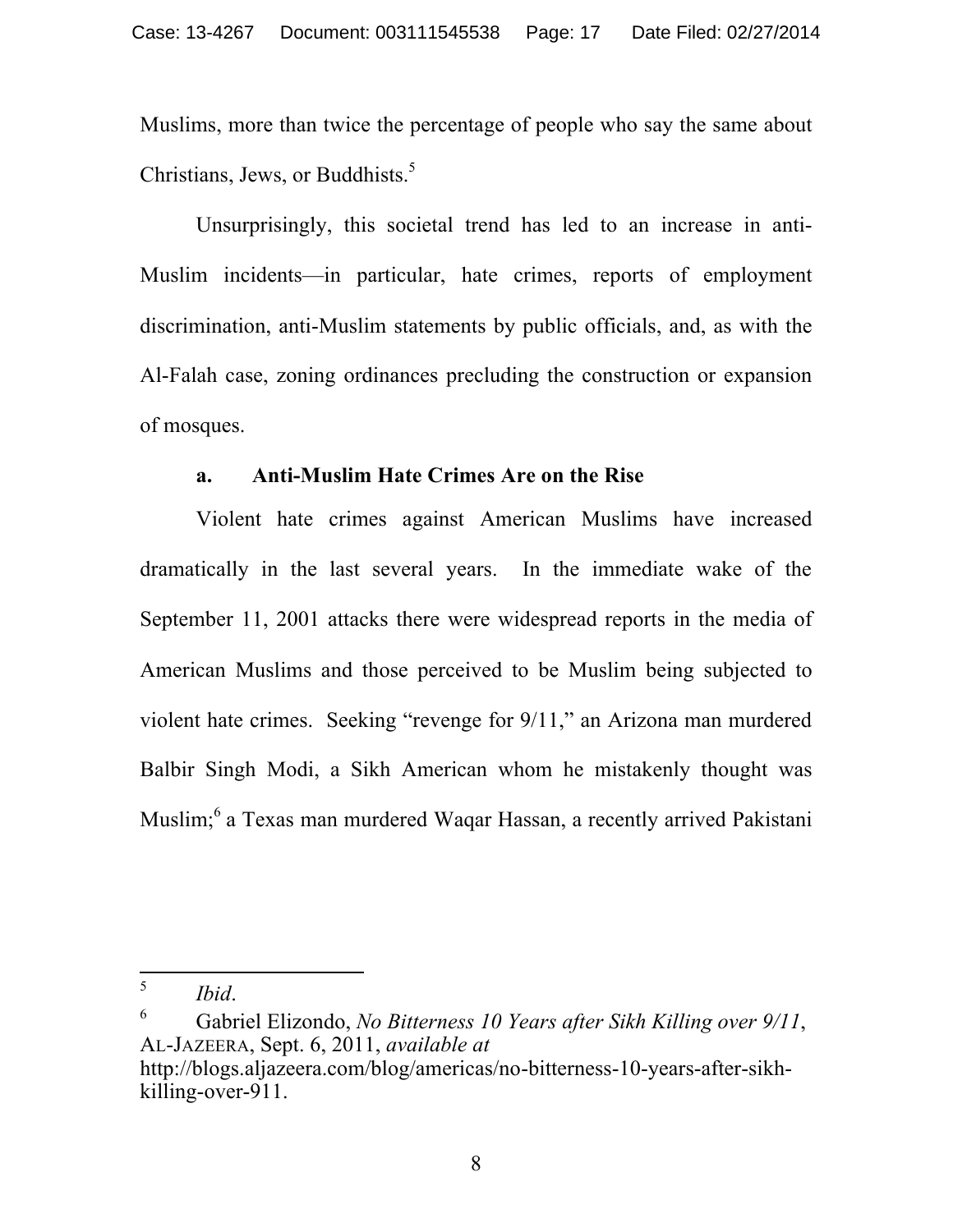immigrant, as well as Vasudev Patel, an Indian-American he thought to be Muslim, and shot and wounded Rais Bhuyan, a Bangladeshi-American.<sup>7</sup>

According to the FBI, there were 28 hate crimes targeting American Muslims in 2000, but 481 in  $2001$ .<sup>8</sup> By the end of 2001, in fact, American Muslims shifted from being the second-*least* targeted religious group in the United States to the second-*most* targeted<sup>9</sup>—this despite the fact that they represent less than  $1\%$  (0.8%) of the country's population.<sup>10</sup>

The wave of anti-Muslim hate crimes has continued in the years since  $2001$ <sup>11</sup> Between 2001 and 2009, the FBI reports that there were 1,552 incidents of hate crimes based on "anti-Islamic" bias, resulting in 1,785 separate offenses.<sup>12</sup> In one of the most striking examples of this crime wave, in August 2012, a white supremacist opened fire on worshipers at a Sikh

<sup>8</sup> *See* FEDERAL BUREAU OF INVESTIGATION, HATE CRIME STATISTICS 7 (2000), *available at* http:// fbi.gov/about-us/cjis/ucr/hate-crime/2000; FEDERAL BUREAU OF INVESTIGATION, HATE CRIME STATISTICS 9 (2001), *available at* http://fbi.gov/about-us/cjis/ucr/hate-crime/2001.

http://www.pewforum.org/files/2009/10/Muslimpopulation.pdf.

 $\overline{7}$ <sup>7</sup> Bill Mears, *Texas Man Executed for Post-9/11 Murder*, CNN, July 20, 2011, *available at*

http://www.cnn.com/2011/CRIME/07/20/texas.execution/.

<sup>9</sup> *Compare* HATE CRIME STATISTICS (2000), *supra* note 8, at 9 with HATE CRIME STATISTICS (2001), *supra* note 8, at 9.

<sup>10</sup> PEW RESEARCH CENTER, *Mapping the Global Muslim Population: A Report on the Size and Distribution of the World's Muslim Population* 24 (2009), *available at* 

<sup>11</sup> *See generally Losing Liberty*, *supra* note 4, at 26-29.

<sup>&</sup>lt;sup>12</sup> *Id.* at 28.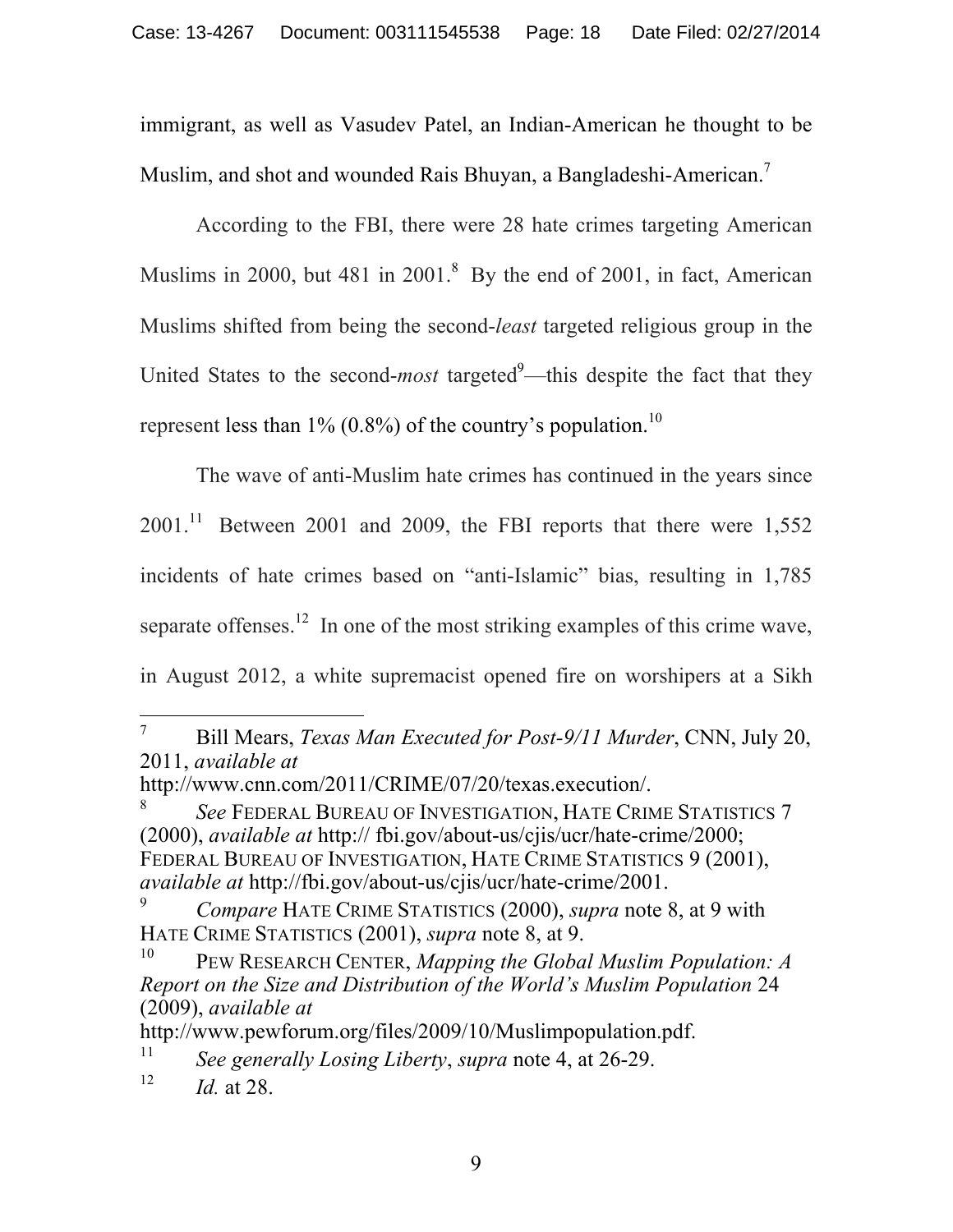gurdwara in Oak Creek, Wisconsin, killing six people in an attack many believe was motivated by anti-Muslim animus.<sup>13</sup>

Increasing violence against American Muslims is the most troubling example of larger societal intolerance of Muslims, but it is only one of the ways in which anti-Muslim animus has presented itself.

# **b. Since September 11, 2001, There Has Been a Dramatic Rise in Equal Employment Opportunity Commission (EEOC) Cases Brought by American Muslims**

In the years since September 11, 2001, there has been a pronounced increase in employment discrimination against American Muslims. While, as stated, American Muslims represent less than 1% country's population, as of 2012, a full 20% of religious discrimination cases filed in the EEOC involved claims of discrimination against American Muslims.<sup>14</sup> American Muslims report a variety of incidents in the workplace, ranging from coworkers calling them "terrorist[s]" or "Osama" to employers "barring them from wearing head scarves or taking prayer breaks."<sup>15</sup>

<sup>13</sup> <sup>13</sup> Steven Yaccino, Michael Schwirtz, & Marc Santora, *Gunman Kills 6 at Sikh Temple Near Milwaukee*, N. Y. TIMES, Aug. 6, 2012, *available at*  http://www.nytimes.com/2012/08/06/us/shooting-reported-at-temple-inwisconsin.html?pagewanted=all $\&$ r=0.

<sup>14</sup> *See* U.S. EQUAL EMPLOYMENT OPPORTUNITY COMM'N, *Religion-Based Charges Filed from 10/01/2000 through 9/30/2011*, *available at* http://www.eeoc.gov/eeoc/events/9-11-11 religion charges.cfm.

<sup>15</sup> *See* Laura W. Murphy & Michael Macleod Ball, *Written Statement of American Civil Liberties Union*, Senate Judiciary Subcommittee on the *Footnote continued on next page*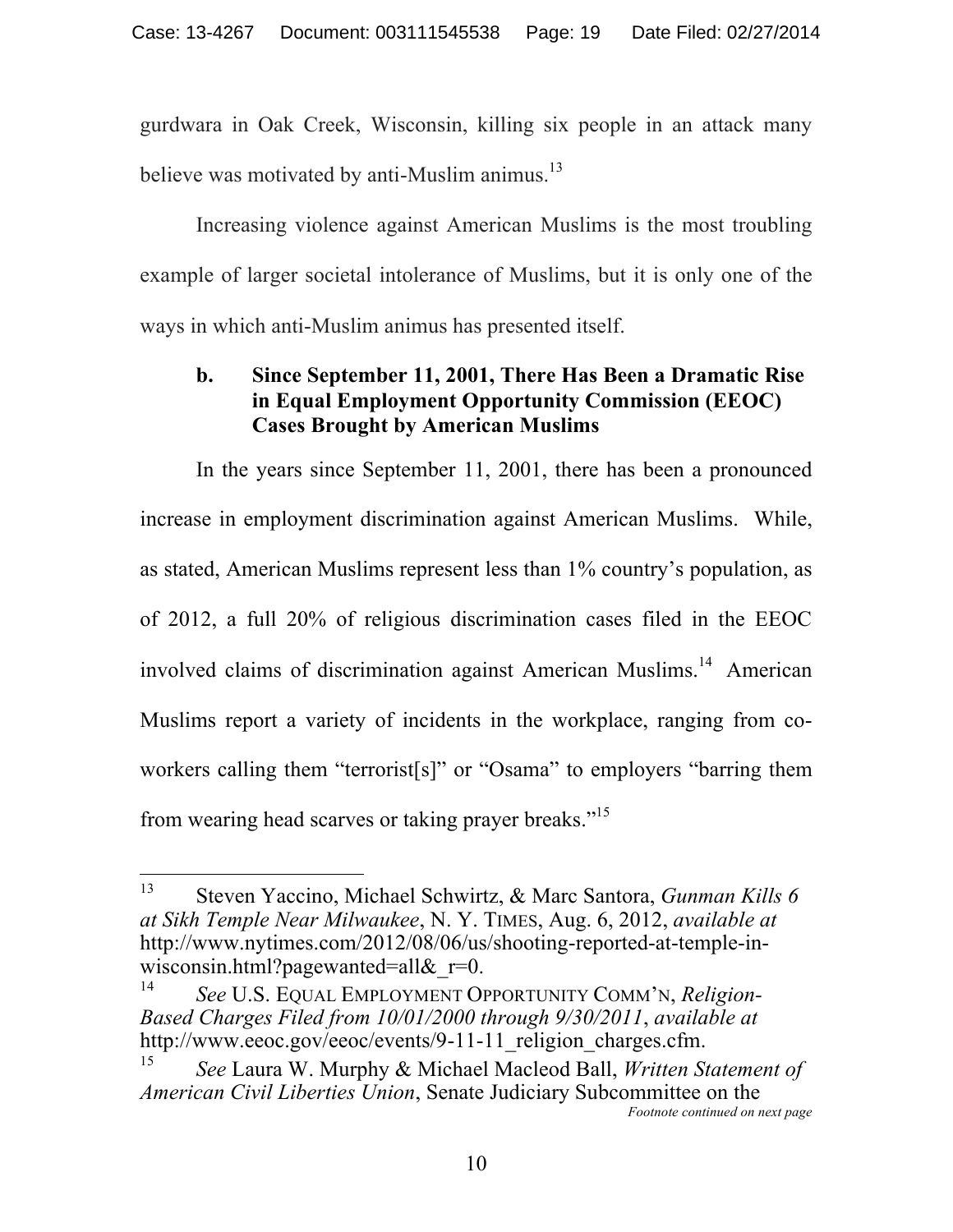# **c. Numerous Public Officials Have Made Explicitly Anti-Muslim Comments in Recent Years**

One of the most striking examples of growing societal tolerance of anti-Muslim hate can be seen in the dramatic rise of outrageously bigoted anti-Muslim statements from public officials.<sup>16</sup> In 2011, for instance, U.S. Representative Peter King of New York, chair of the House Homeland Security Committee, launched a series of hearings on the "radicalization" of the American Muslim community, refusing to expand the hearings to cover other non-Muslim-affiliated forms of domestic terrorism, despite the fact that these other forms constituted over 90% of the terrorist acts committed on American soil between 1980 and  $2005<sup>17</sup>$  In the process of scheduling these hearings, Representative King suggested that Muslims are somehow uniquely prone to violence.<sup>18</sup>

 $\overline{a}$ *Footnote continued from previous page*

Constitution, Civil Rights and Human Rights 5, Mar. 29, 2011, *available at* http://www.aclu.org/files/

assets/March\_2011\_Hearing\_on\_Muslim\_Civil\_Rights\_ Statement.pdf.

<sup>16</sup> *See generally Losing Liberty*, *supra* note 4, at 24-25.

<sup>17</sup> *Non-Muslims Carried Out More than 90% of All Terrorist Attacks on U.S. Soil*, WASHINGTON POST BLOG, May 1, 2013, *available at* http://www.washingtonsblog.com/2013/05/muslims-only-carried-out-2-5 percent-of-terrorist-attacks-on-u-s-soil-between-1970-and-2012.html.

<sup>18</sup> Jordy Yager, *Lawmaker Announces Second Hearing into Muslim-American Radicalization*, THE HILL, June 9, 2011, *available at* http://thehill.com/homenews/house/165697-lawmaker-announces-secondmuslim-radicalization-hearing-.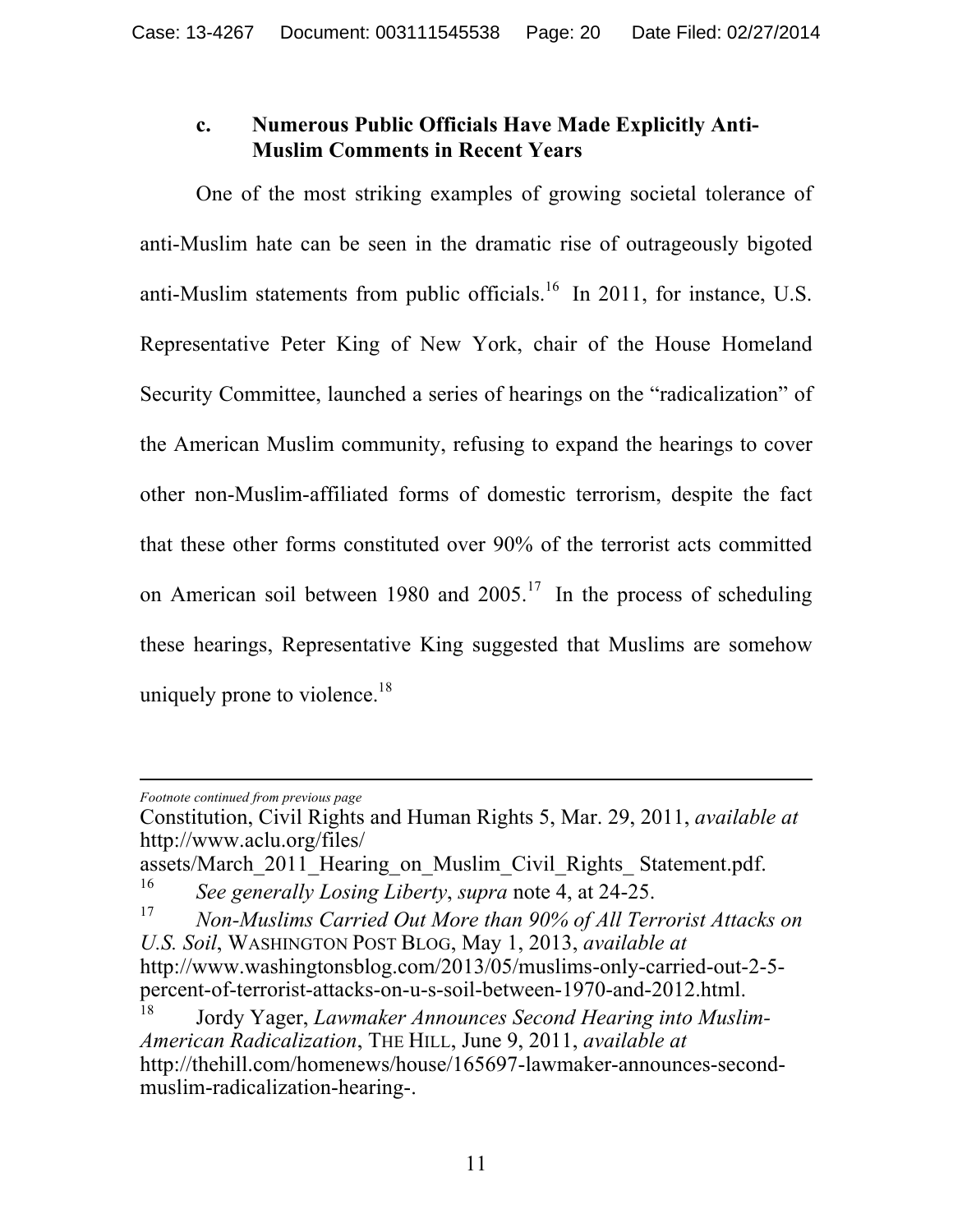Just months later, in the summer of 2012, U.S. Representatives Michele Bachmann of Minnesota, Trent Franks of Arizona, Louie Gohmert of Texas, Thomas Rooney of Florida, and Lynn Westmoreland of Georgia, requested that the U.S. Departments of State, Homeland Security, Defense and Justice investigate the influence of Egypt's Muslim Brotherhood on their internal policies and on the activities of American Muslims employed within those departments and agencies.<sup>19</sup> In other words, these members of Congress were suggesting that a foreign, Muslim-identifying political party had somehow infiltrated major portions of the American government, and that American Muslims employed within particular high-profile departments and agencies were carrying out this foreign political party's subversive agenda. These Representatives offered no evidence in support of their theories.

Public officials have also weighed in specifically on the construction of mosques. In September 2007, for instance, Representative King stated in an interview that "there are too many mosques in this country, $v^{20}$ —no

19 Lauren Fox, *Michele Bachmann Sticks to Accusations About Muslim Brotherhood*, U.S. NEWS & WORLD REPORT, July 19, 2011, *available at*  http://www.usnews.com/news/articles/2012/07/19/michele-bachmannsticks-to-accusations-about-muslim-brotherhood.

<sup>20</sup> *Representative Peter King: There Are "Too Many Mosques*,*"*  POLITICO, Sept. 19, 2007, *available at*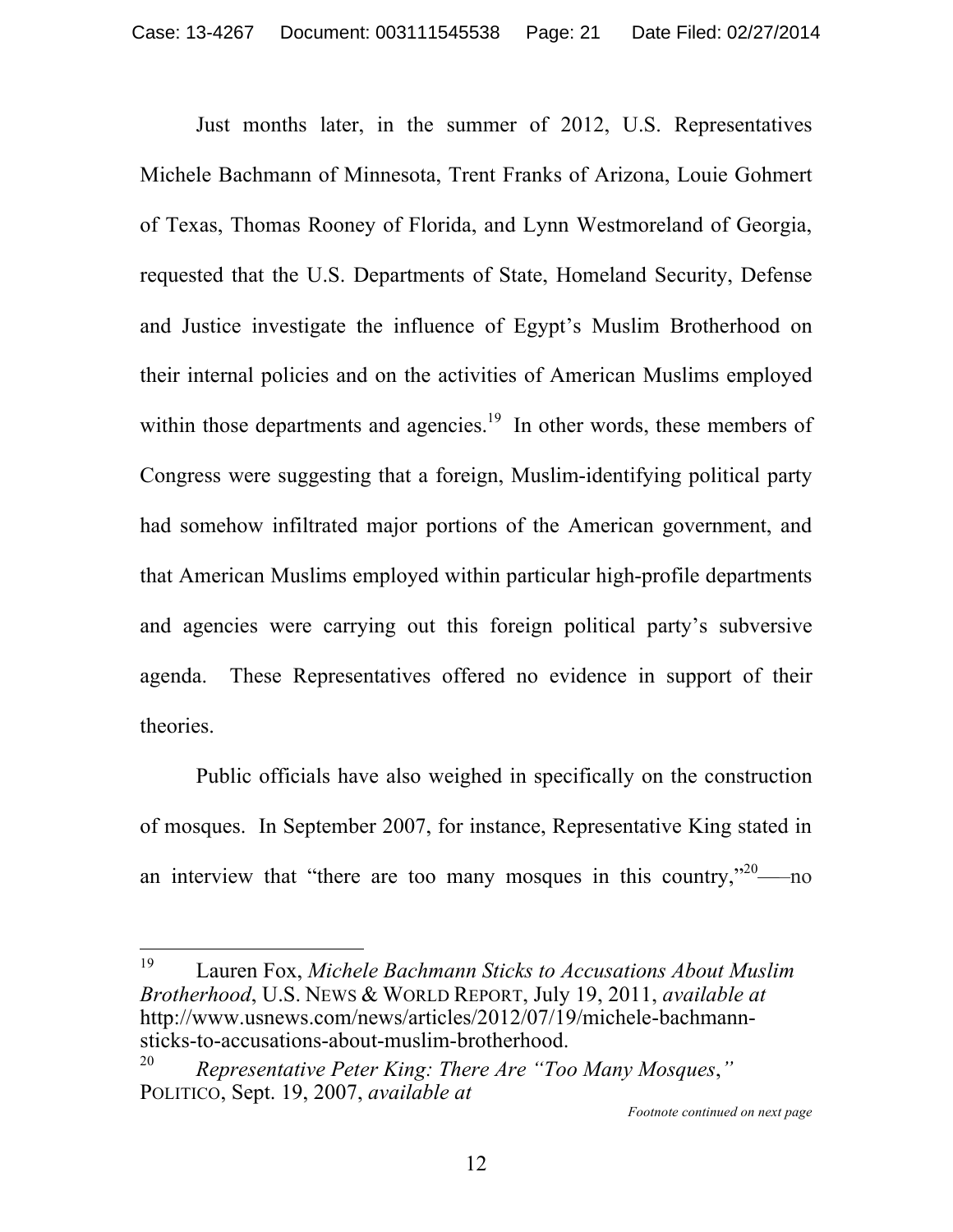doubt a surprise to the many Muslim communities that have struggled to find safe and permanent spaces in which to worship. In 2010, at the height of the public outcry against Park51, the proposed multi-use Muslim community center in Lower Manhattan,<sup>21</sup> former Speaker of the House of Representatives Newt Gingrich of Georgia opined that locating such a facility two blocks from the site of the September 11, 2001 attacks would symbolize Muslim "triumphalism" and was akin to "putting a Nazi sign next to the Holocaust Museum  $\dots$  It's profoundly and terribly wrong."<sup>22</sup> Putting aside his preposterous claim that the American Muslim attendees of this Islamic Center and the perpetrators of the attacks on the World Trade Center share a common "Nazi"-like cause, former Speaker Gingrich also failed to place any value on the fact that the community center would reaffirm the country's commitment to freedom of religious observance. In this way,

*Footnote continued from previous page*

 $\overline{a}$ 

http://www.politico.com/blogs/thecrypt/0907/Rep\_King\_There\_are\_too\_ma ny mosques in this country .html (note Rep. King later attempted to withdraw the comment).

<sup>21</sup> *See generally Anti-Park51 Protest Featuring Right-Wing Media Loaded with Anti-Muslim Hate*, MEDIA MATTERS FOR AMERICA, Sept. 13, 2010, *available at* http://mediamatters.org/research/2010/09/13/anti-park51 protest-featuring-right-wing-media/170549*.* 

<sup>22</sup> Edward Wyatt, *Three Republicans Criticize Obama's Endorsement of Mosque*, N. Y. TIMES, Aug. 14, 2010, *available at* http://www.nytimes.com/2010/08/15/us/politics/15reaction.html.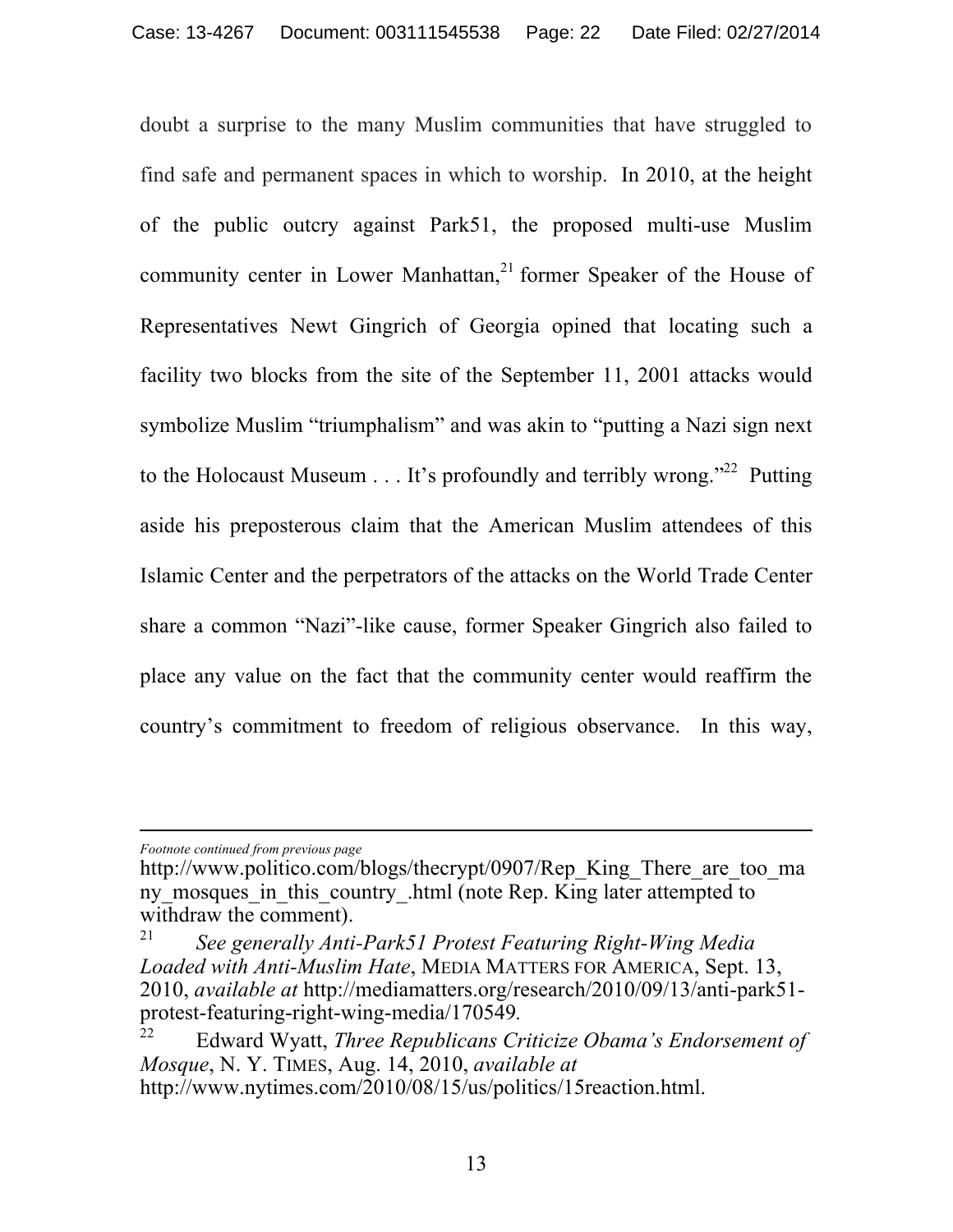Park51 would be a testament to common *American* values as much as it would be anything else.

More to the point, expressions of bigotry have a ripple effect, extending beyond the headlines in the next day's newspaper. For instance, in 2012, then-Representative Joe Walsh of Illinois, said, " . . . There is a radical strain of Islam in this country—it's not just over there—trying to kill Americans every week. It is a real threat, and it is a threat that is much more at home now than it was after  $9/11$ ."<sup>23</sup> A few days later, in Morton Grove, Illinois, a town a few miles from the where then-Representative Walsh made his comments and the site of a disputed proposed mosque,<sup>24</sup> a man fired air rifle shots at a different mosque in the community.<sup>25</sup> Two days after that,

<sup>23</sup> <sup>23</sup> Rebecca Leber, *GOP Rep. Joe Walsh: Muslims Are 'Trying To Kill Americans Every Week*,*'* THINKPROGRESS, Aug. 13, 2012, *available at* http://thinkprogress.org/justice/2012/08/13/679561/gop-rep-joe-walshmuslims-are-trying-to-kill-americans-every-week/#.

<sup>24</sup> *See* U.S. DEP'T OF JUSTICE, RELIGIOUS FREEDOM IN FOCUS (Nov./Dec. 2004), *available at* 

http://www.justice.gov/crt/spec\_topics/religiousdiscrimination/newsletter/fo cus\_8.htm (discussing issuance of a zoning permit to the Muslim Community Center in the Village of Morton Grove, following several mediations).

<sup>25</sup> *David Conrad Charged With Firing Shots At Chicago-Area Mosque*, HUFFINGTON POST, Aug. 12, 2012, *available at* http://www.huffingtonpost.com/2012/08/12/david-conrad-chargedwith n 1770314.html.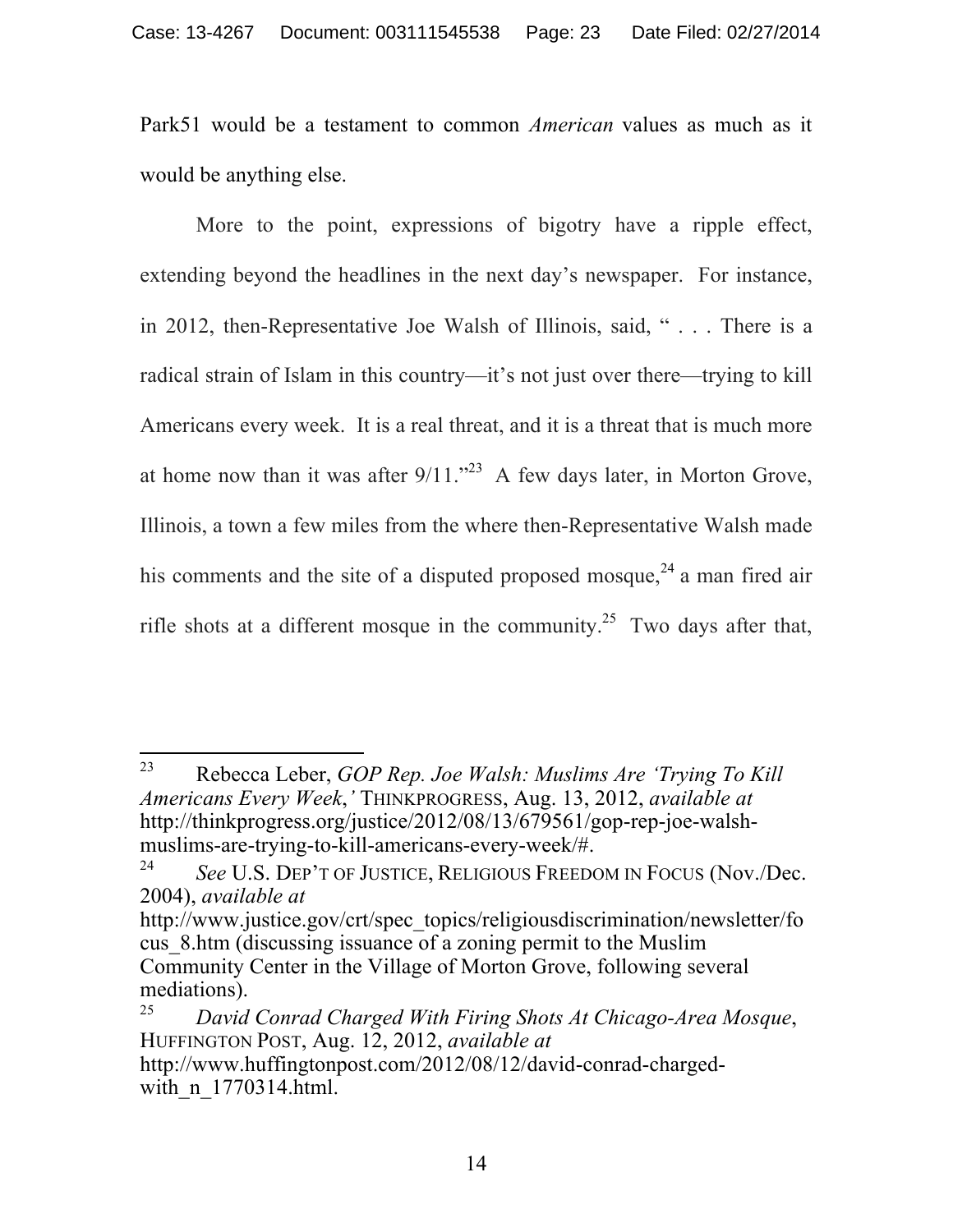someone threw an improvised explosive device at a Muslim school in Lombard, Illinois, a city in then-Representative Walsh's district.<sup>26</sup>

# **II. ANTI-MUSLIM ANIMUS AND THE RECENT HISTORY OF MOSQUE OPPOSITIONS**

Anti-Muslim hate—and fear of Muslims—has also fed the growing resistance to mosques, both in the court of public opinion<sup>27</sup> and in the context of RLUIPA cases specifically. In fact, in 2010, U.S. Attorney General Eric Holder called anti-Muslim hate "the civil rights issue of our time."28

<sup>26</sup> <sup>26</sup> Edward McLelland, *Quinn Calls Walsh "Worst Congressman in America*,*"* NBC CHICAGO, Aug. 15, 2012, *available at* http://www.nbcchicago.com/blogs/ward-room/Quinn-Calls-Walsh-Worst-Congressman-in-America-166282386.html.

<sup>27</sup> *See, e.g.*, Treene, *supra* note 1, at 348 ("A November of 2010 USA Networks poll found that 38% of respondents would oppose a mosque in their neighborhood, compared to the 34% who would oppose a Scientology center, 24% who would oppose a Mormon temple, 13% who would oppose a synagogue, and 8% who would oppose a church.") (citing *United or Divided: Americans' Attitude on Unity, Divisions, and Discrimination in the USA*, PUBLIC OPINION STRATEGIES AND HART RESEARCH ASSOCIATES 3 (2010)); ACLU, *Map—Nationwide Anti-Muslim Activity*, *available at* http:// www.aclu.org/maps/map-nationwide-anti-mosque-activity (documenting 60 examples of anti-mosque incidents between 2007-2012); PEW RESEARCH CENTER'S FORUM ON RELIGION & PUBLIC LIFE, *Controversies Over Mosques and Islamic Centers Across the U.S.*, Sept. 27, 2012, *available at* http://features.pewforum.org/muslim/2012Mosque-Map.pdf (documenting 53 examples of "mosques and Islamic centers that have encountered community resistance" between 2009-2012, including Al-Falah).

<sup>28</sup> *Protecting the Civil Rights of American Muslims*: *Hearing Before the U.S. Senate Judiciary Subcommittee on the Constitution, Civil Rights and Human Rights*, 112th Cong. 8 (2011) (statement of Farhana Khera, Executive Director, Muslim Advocates).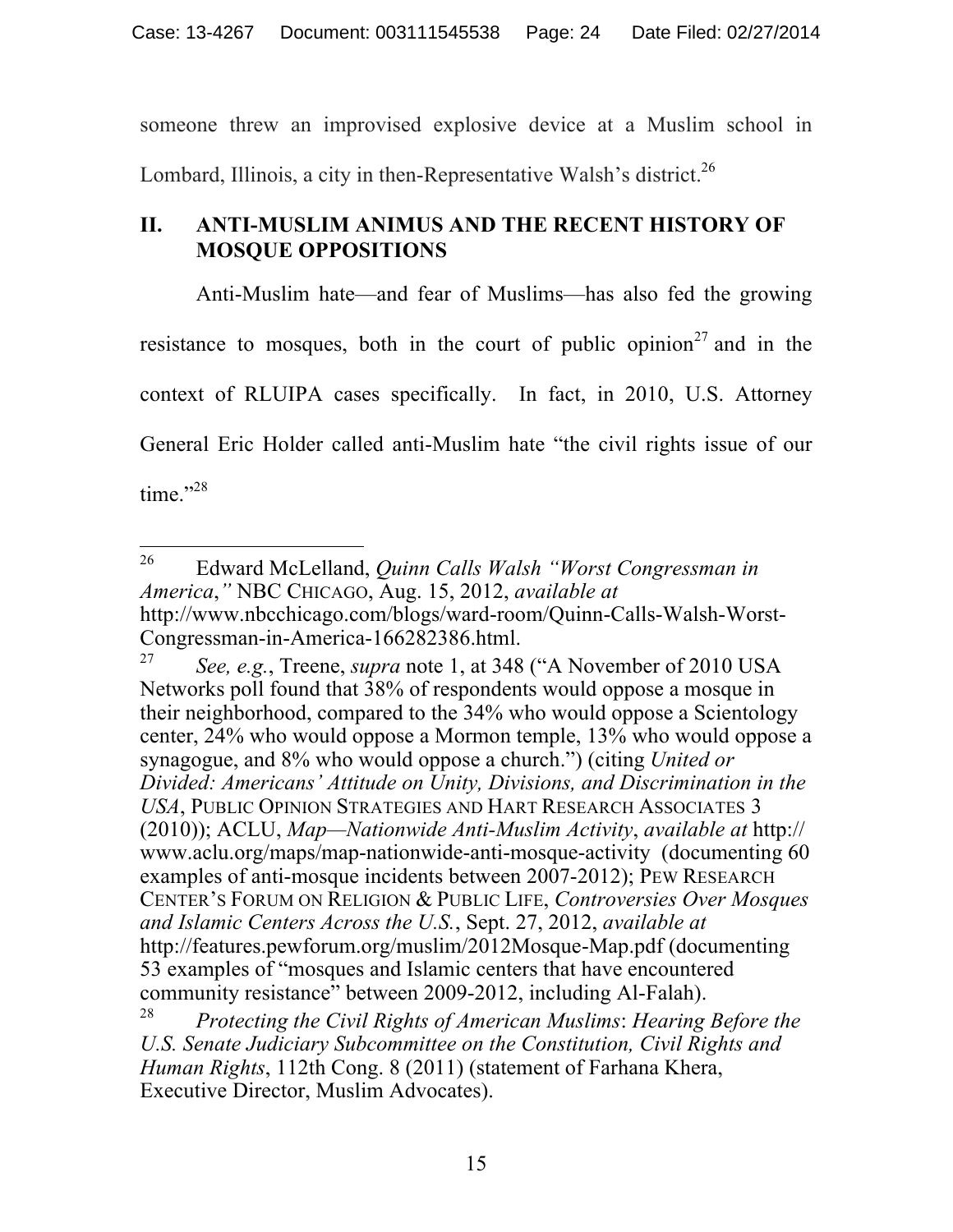#### **a. Recent RLUIPA Litigation Highlights Anti-Muslim Animus**

In the context of RLUIPA, mosque zoning denials are often rooted in anti-Muslim animus. As stated previously, American Muslims make up less than  $1\%$  of the country's population.<sup>29</sup> However, of the 51 RLUIPA landuse investigations the U.S. Department of Justice ("Justice Department") initiated in the first decade since the statute passed, a full 14% involved mosques or other Muslim-community-associated structures.<sup>30</sup> Recent figures suggest this number has grown dramatically since 2010. Writing in 2012, Eric Treene, Special Counsel for the Justice Department's Civil Rights Division, stated that the Justice Department "has opened twenty-seven RLUIPA matters involving mosques and Muslim schools since RLUIPA passed. Of these, *seventeen have been opened since May of 2010*."31 In other words, organized efforts at local levels to undermine the spirit and letter of RLUIPA and to stop a minority faith from being able to build or expand its worship facilities have been so egregious that they have captured the attention of the nation's top law enforcement agency—and, increasingly,

 $30$  U.S. DEP'T OF JUSTICE, REPORT ON THE TENTH ANNIVERSARY OF THE RELIGIOUS LAND USE AND INSTITUTIONALIZED PERSONS ACT 6 (2010), *available at* http://www.justice.gov/crt/publications/post911/. post911summit\_report\_2012-04.pdf (hereafter "DOJ RLUIPA Anniversary Report").

<sup>29</sup> <sup>29</sup> PEW RESEARCH CENTER, *supra* note 10, at 24.

<sup>31</sup> Treene, *supra* note 1, at 332 (emphasis added).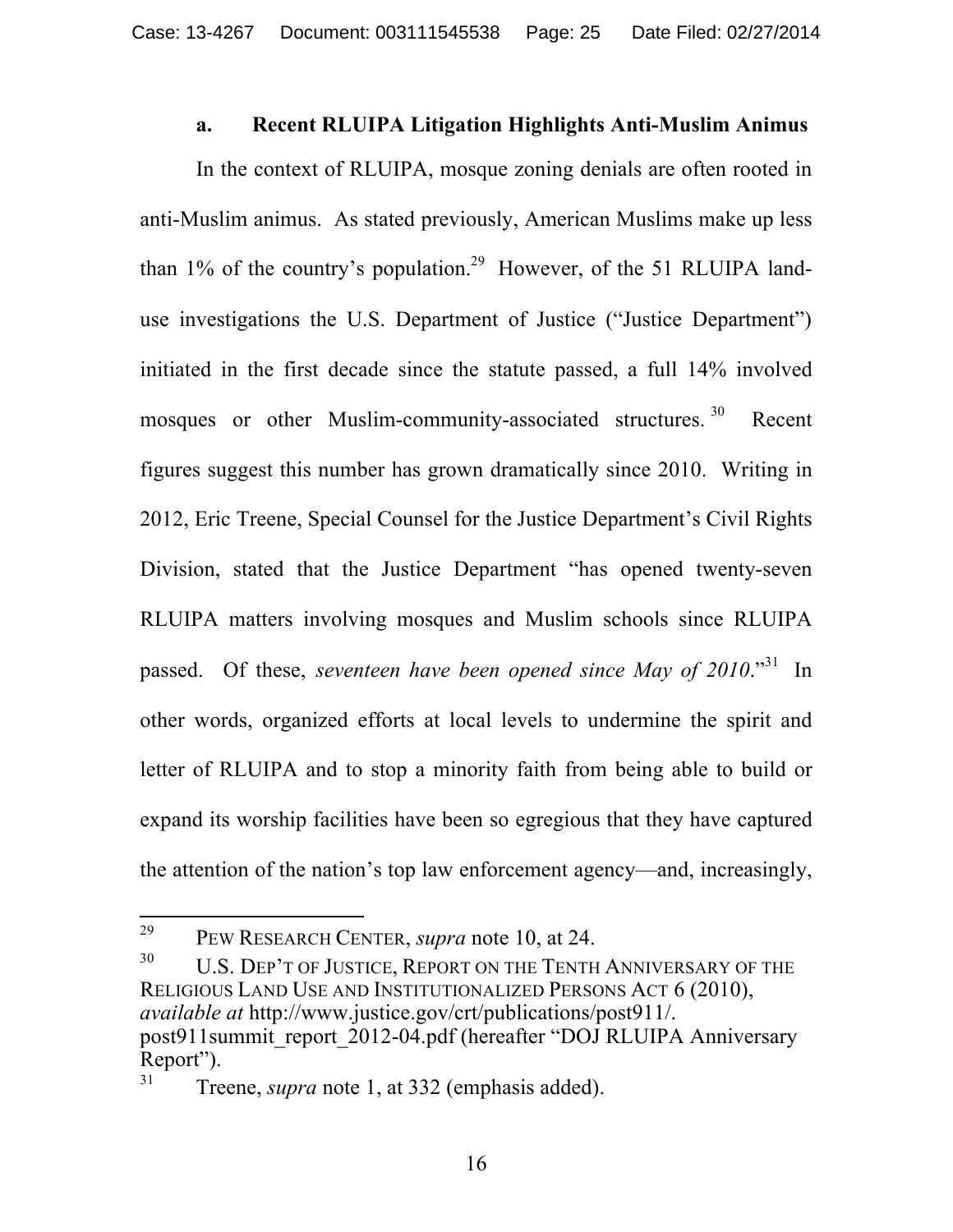that agency has had to intervene. In a number of these cases, there have been extensively documented allegations of naked animus against the local Muslim community.

In one such case, *United States v. City of Lilburn*, Ga.<sup>32</sup> which was settled by consent decree in  $2011<sup>33</sup>$ , there were allegations in the Complaint that "City residents . . . communicated their hostility to the Islamic Center's plans for the mosque by making discriminatory comments to City officials, by sending letters and other communications to City officials expressing hostility to the Islamic Center, and by taking other actions displaying their hostility to the Islamic Center," as well as allegations that "[c]ity officials . . . made hostile remarks about Muslims and members of the Islamic Center."34

In *United States v. Henrico*,<sup>35</sup> which was also resolved by consent order in 2011,<sup>36</sup> there were similar allegations to those in *Lilburn*: "County" residents communicated . . . their hostility to the Mosque's plan to obtain

 $32$ <sup>32</sup> No. 1:11-cv-02871-JOF (N.D. Ga. Aug. 26, 2011).

<sup>33</sup> Consent decree, *id.*, *available at* http:// www.justice.gov/crt/about/hce/documents/lilburnsettle.pdf.

<sup>34</sup> Complaint, *supra* note 32, *available at* http://www.justice.gov/crt/about/hce/documents/lilburncomp.pdf; *see also*  Treene, *supra* note 1, at 349 (discussing *Lilburn* Complaint).

 $35$  No  $3:11$ -cv-583-HEH (E.D. Va. Sept. 6, 2011).

<sup>36</sup> Consent Decree, *id.*, *available at*

http://www.justice.gov/crt/about/hce/documents/henricosettle.pdf.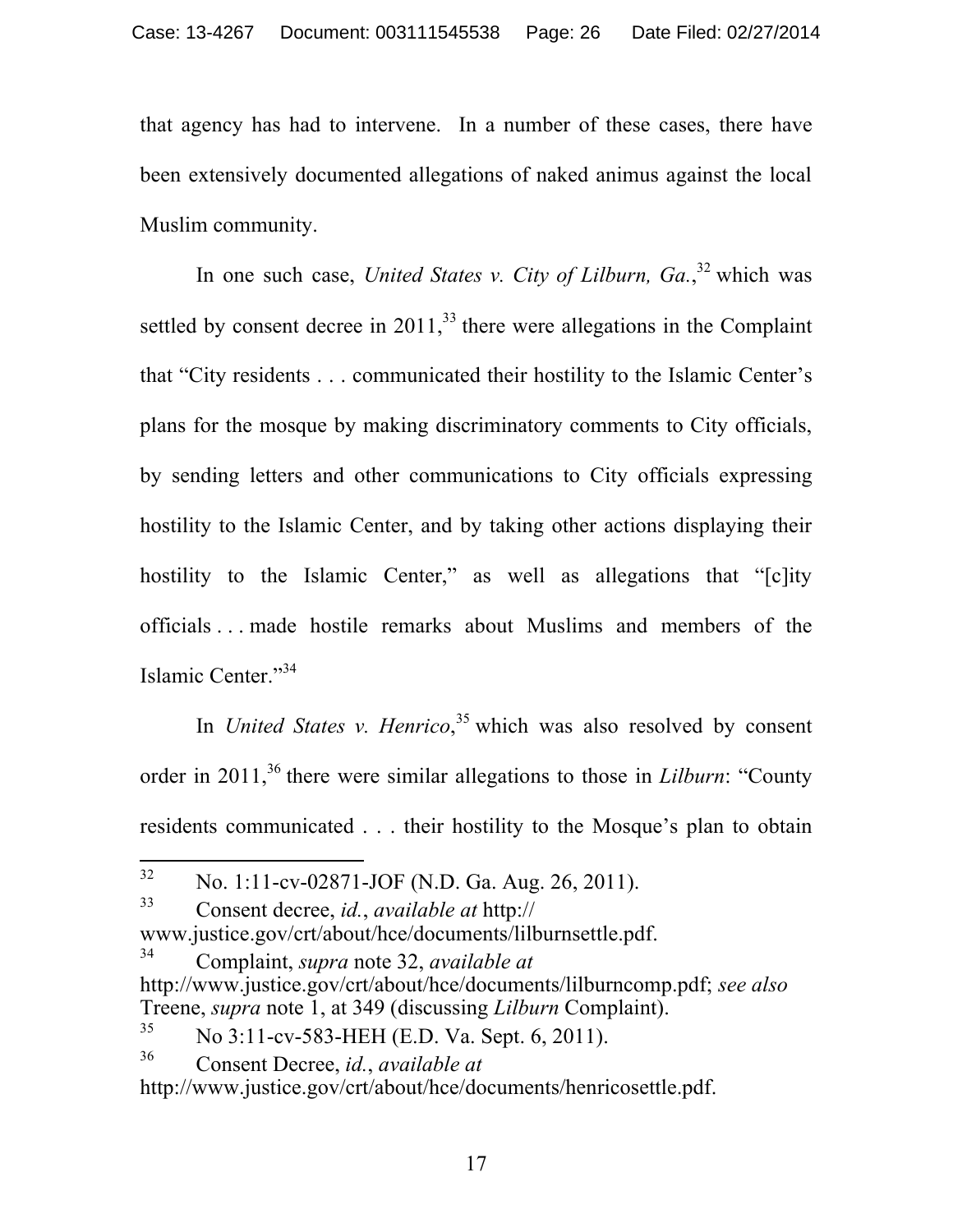rezoning by making comments and sending communications to County officials expressing hostility to the Mosque  $\ldots$   $\cdot$   $\cdot$  County officials, in turn, made "derogatory and discriminatory statements" about the proposed mosque.<sup>38</sup>

The circumstances surrounding the RLUIPA cases brought by Muslim community groups, and in which the Justice Department has filed an *amicus*  brief, are consistent with those in *Lilburn* and *Henrico.* For instance, there were substantial allegations of anti-Muslim animus in *Albanian Associated Fund v. Twp. of Wayne*, <sup>39</sup> a case in which a New Jersey township delayed a proposed mosque's application for a zoning permit for over three years before eventually trying to seize the property at issue through an exercise of eminent domain.40 According to the Justice Department's *amicus* brief, a group of neighbors "attended every Planning Board hearing relating to the Mosque's application and made known its hostility to the Mosque and to Moslem [sic] prayer rituals and religious practices."<sup>41</sup>

<sup>37</sup> <sup>37</sup> Complaint at 4, *supra* note 35, at 4, *available at*  http://www.justice.gov/crt/about/hce/documents/henricocomp.pdf*.* 

 $^{38}$  *Id.* at 4-5.

 $39$  No. 06-CV-3217 (PGS), 2007 WL 2904194 (D.N.J. Oct. 1, 2007).

<sup>40</sup> *Id.* at \*3; DOJ RLUIPA Anniversary Report, *supra* note 30, at 9.

<sup>41</sup> Brief for the United States as *Amicus* Curiae in Opposition to Defendants' Motion for Summary Judgment, *Albanian Associated Fund*,

*Footnote continued on next page*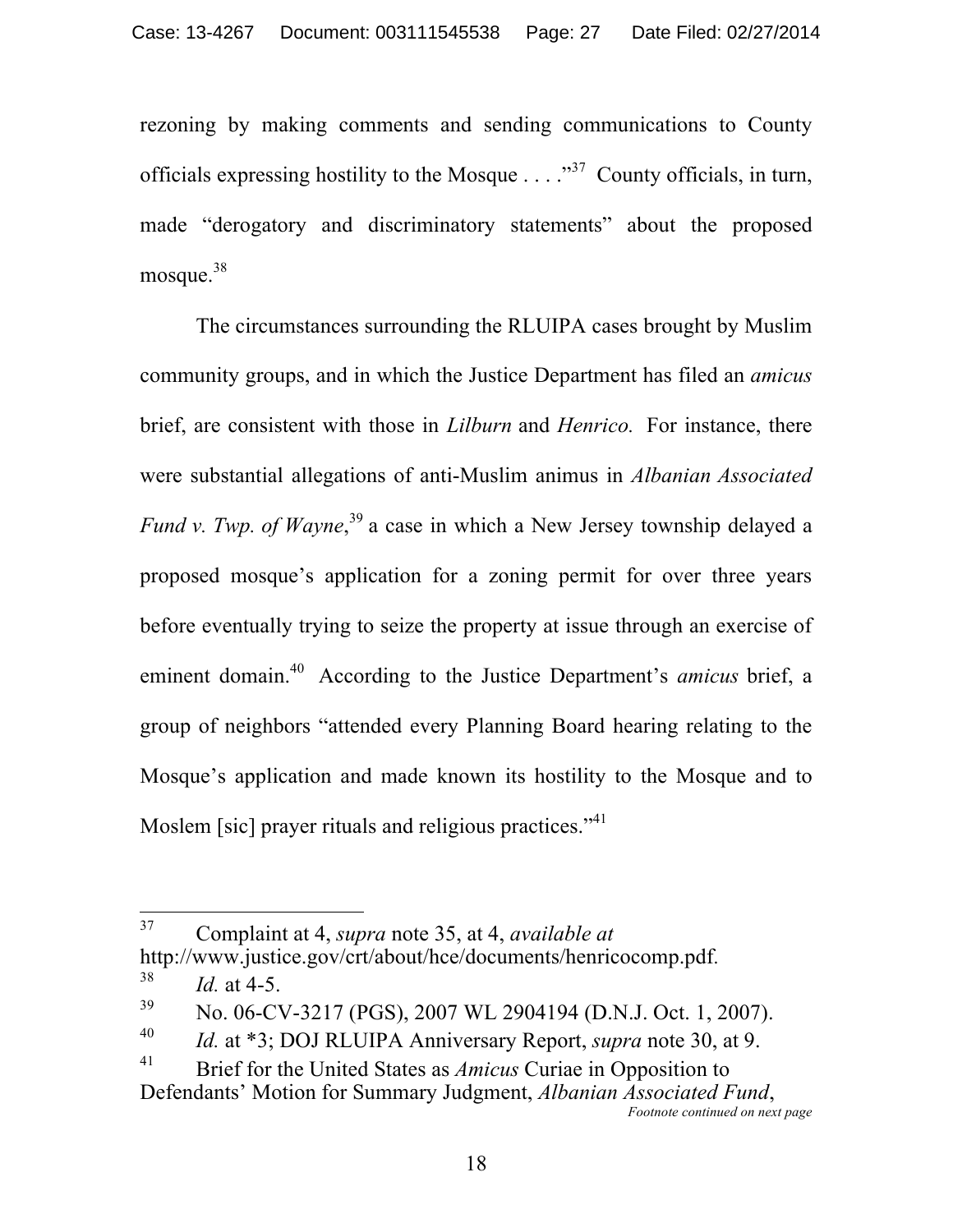Perhaps the most egregious example of pure anti-Muslim animus in the mosque zoning context began in Murfreesboro, Tennessee in 2010. Staunchly opposed to a local Muslim community group's proposed development of a mosque, a group of residents brought suit seeking to enjoin its construction,  $42$  arguing, among other things, that Islam may not be a First Amendment protected religious belief.<sup>43</sup> As Special Counsel Treene documents, the proposed mosque "met with vociferous community opposition, including the spray-painting of 'not welcome' on a construction sign, the destruction of a second sign, a firebombing of construction equipment at the site, and  $\ldots$  a bomb threat."<sup>44</sup> During one hearing in the case, an attorney for the plaintiffs said of the Murfreesboro Muslim community, "these are the same people who flew jets into the World Trade Center on 9/11." 45 The Justice Department filed an *amicus* brief in

http://www.justice.gov/crt/about/hce/documents/albanian\_brief.pdf.

 $\overline{a}$ *Footnote continued from previous page*

*supra* note 39, at 22, *available at* 

<sup>42</sup> *Estes v. Rutherford County Reg'l Planning Comm'n*, No. 10CV-1443 (Ch. Ct. for Rutherford County Oct 18, 2010).

<sup>43</sup> Brief for the United States as Amicus Curiae, *id.*, ("DOJ *Amicus* Brief in *Estes*"), at 2, *available at* http://www.justice.gov/crt/spec\_ topics/ religiousdiscrimination/rutherford\_amicus\_brief.pdf.

<sup>44</sup> Treene, *supra* note 1, at 350.

<sup>45</sup> Rachel Slajda, *TN Mosque Trial Continues: 'Your Honor, This Is A Circus*,*'* TALKING POINTS MEMO, Oct. 21, 2010, *available at* http://talkingpointsmemo.com/muckraker/tn-mosque-trial-continues-yourhonor-this-is-a-circus.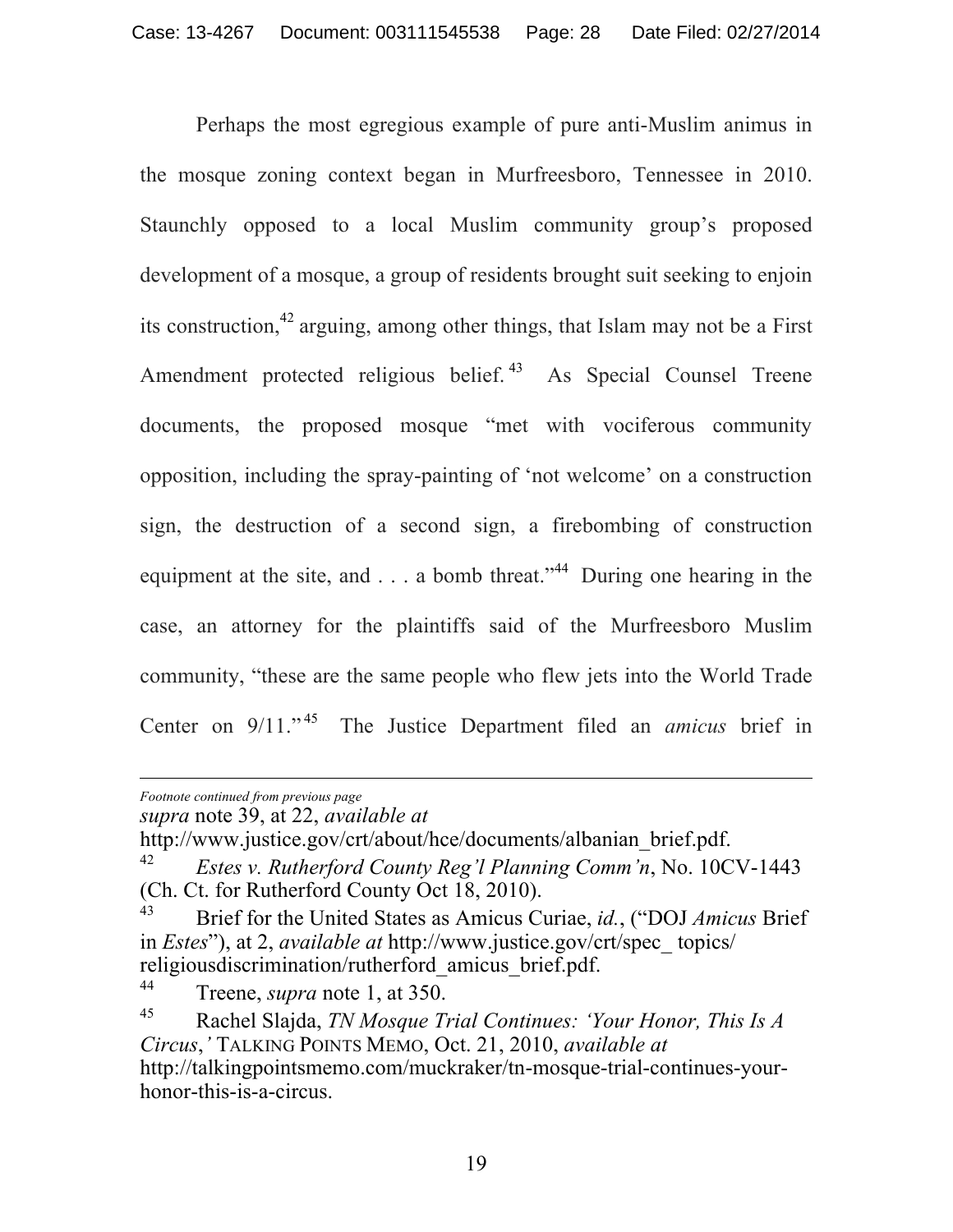opposition to the plaintiffs' claims,<sup>46</sup> and the Court eventually dismissed the suit.

Later, however, the plaintiffs filed a second suit arguing that the county had failed to issue sufficient notice for the hearings on the mosque's application for a permit, thereby violating the state's open meeting laws.<sup>47</sup> Following a trial, the court found in the plaintiffs' favor, voiding the planning commission's approval of the proposed mosque site.<sup>48</sup> As a result, the Justice Department brought suit against the county in federal court, arguing that the court's order violated RLUIPA and thus should be enjoined.<sup>49</sup> The Federal Court granted the injunction,<sup>50</sup> finally allowing the Murfreesboro mosque to be completed and put into use.

# **b. Recent RLUIPA Cases Reveal How Pretextual Reasons Can Mask Anti-Muslim Animus**

Of course, not all mosque zoning denial cases brought under RLUIPA contain allegations of explicit anti-Muslim animus. In some cases, community opposition groups and government officials do not voice open

<sup>48</sup> *Ibid.* 

<sup>46</sup> <sup>46</sup> *See* DOJ *Amicus* Brief in *Estes*, *supra* note 43.

<sup>47</sup> *Fisher v. Rutherford County Reg'l Planning Comm'n*, No. 10cv-1443 (Ch. Ct. for Rutherford County. June 1, 2012).

<sup>49</sup> *United States v. Rutherford County*, 2012 WL 2930076 (M.D. Tenn. July 18, 2012).

<sup>50</sup> *Ibid.*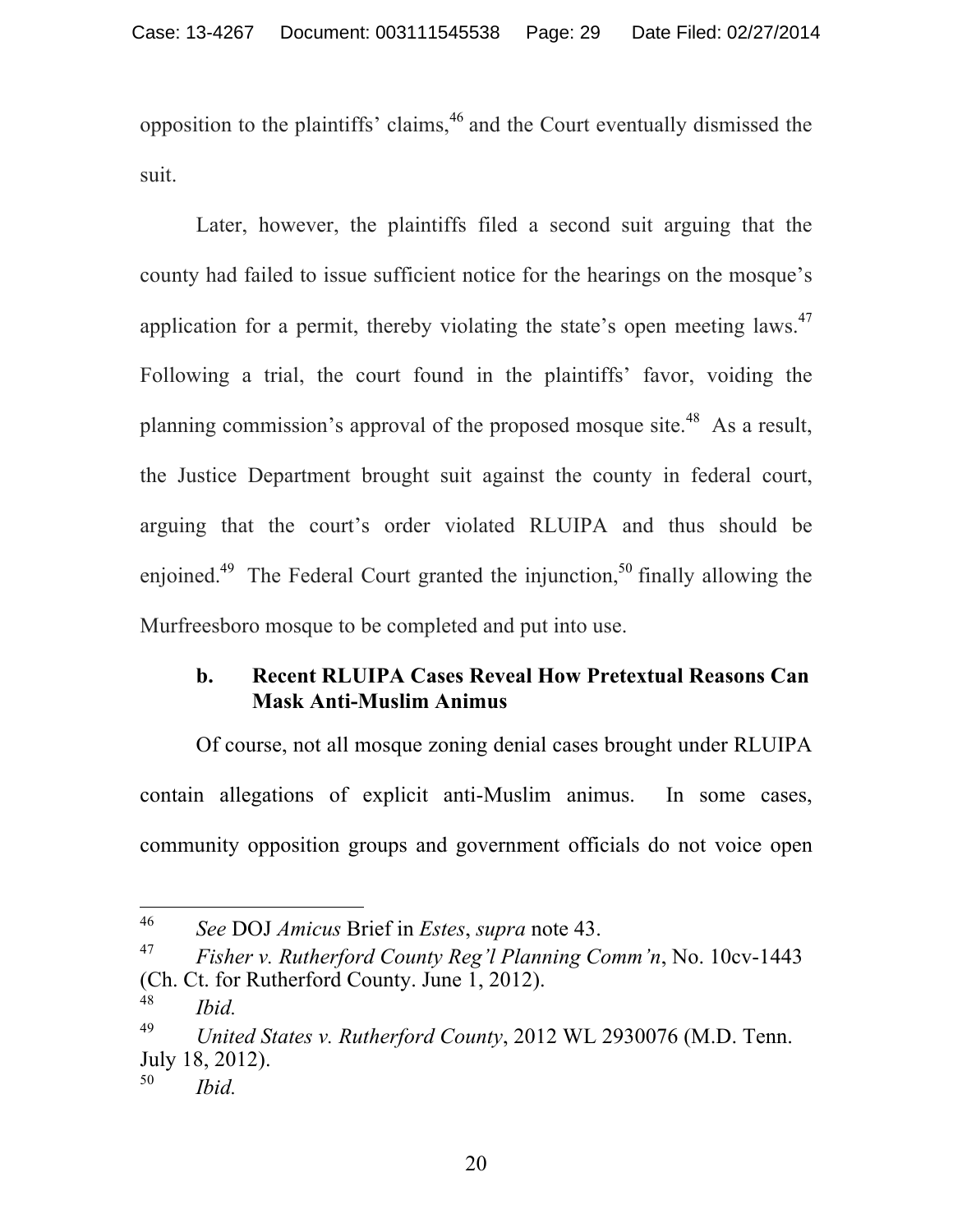hostility to the local Muslim groups seeking to build a mosque or otherwise make their discriminatory intent known,<sup>51</sup> but these Muslim groups' permit applications are nevertheless denied on pretextual grounds—*e.g.*, supposed traffic issues not supported by data. In other cases, there are allegations of *both* naked animus *and* pretextual grounds underlying mosque permit denials.

In *United States v. City of Lomita*,<sup>52</sup> which was settled by agreed order<sup>53</sup> in 2013, the Justice Department brought a lawsuit against a California city that had denied a permit application from the Islamic Center

<sup>51</sup> <sup>51</sup> As discussed in note 1, *supra*, RLUIPA does not require discriminatory intent to be proved in order for a claim thereunder to be successful, which is why local governments who attempt to shroud their underlying animus in pretextual reasons are nonetheless subject to the statute. There are a number of cases that show how burdensome it would be, generally speaking, to require civil rights plaintiffs to show discriminatory intent. *See, e.g., U.S. Postal Serv. Bd. of Governors v. Aikens*, 460 U.S. 711, 716 (1983) ("All courts have recognized that the question facing triers of fact in discrimination cases is both sensitive and difficult. The prohibitions against discrimination contained in the Civil Rights Act of 1964 reflect an important national policy. There will seldom be "eyewitness" testimony as to the employer's mental processes."); *Jackson v. Univ. of Pittsburgh*, 826 F.2d 230, 236 (3d Cir. 1987), *cert. denied*, 484 U.S. 1020 (1988) ("Discrimination victims often come to the legal process without witnesses and with little direct evidence indicating the precise nature of the wrongs they have suffered."); *Aman v. Cort Furniture Rental Corp.*, 85 F.3d 1074, 1081–82 (3d Cir. 1996) (discussing the difficulty in proving discriminatory intent and the need for circumstantial evidence).

<sup>52</sup> No. 2:13-cv-00708-MMM-CW (C.D. Cal. Mar. 8, 2013).

<sup>53</sup> Agreed Order, *id., available at* 

http://www.justice.gov/crt/about/hce/documents/lomitasettle.pdf.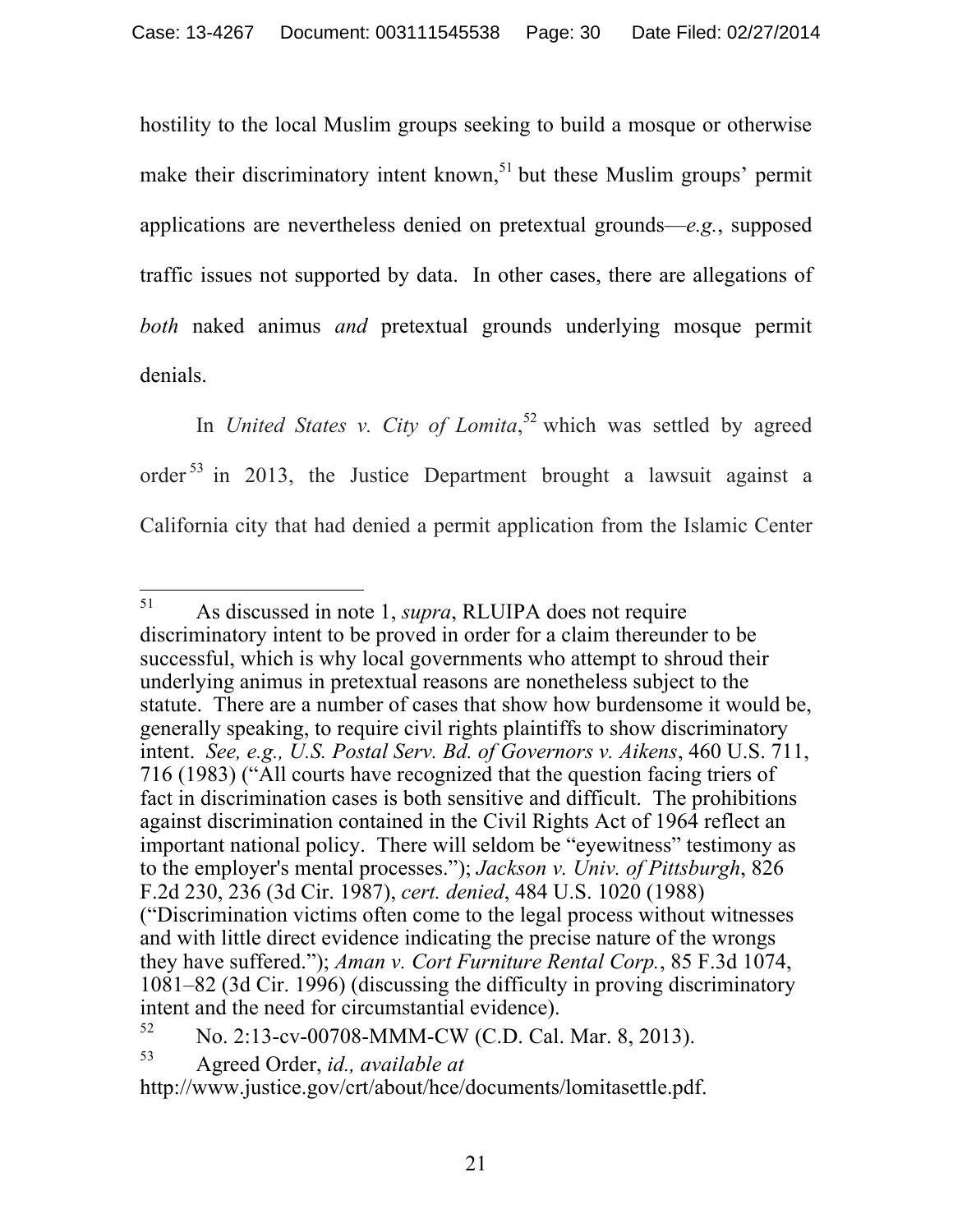of South Bay ("ICSB"). ICSB was seeking to tear down outdated structures on its property and build an entirely new multi-use facility, which would include a mosque, classrooms, washing facilities and a nursery.<sup>54</sup> There were no specific allegations in the Justice Department's Complaint of anti-Muslim animus. However, according to a separate lawsuit brought by ICSB itself, the city discriminated against the group by pretext, following neighbors' concerns that the proposed design would increase traffic.<sup>55</sup> The City's own Public Safety Traffic Commission determined the proposed design would *improve*, not exacerbate, traffic and parking conditions.<sup>56</sup>

In another case, *Moxley v. Walkersville*, <sup>57</sup> a small Maryland community made up of the minority Ahmediyya Muslim sect sought a special use permit to construct a mosque in an agricultural zone. There was a stated exception in the town's governing ordinance allowing for houses of worship to do so.<sup>58</sup> Ultimately, the town denied the group's application, with the Board of Appeals citing a litany of reasons in support of its

<sup>54</sup> <sup>54</sup> Complaint, *supra* note 52, at 4-5, *available at*  http://www.justice.gov/crt/about/hce/documents/lomitacomp.pdf.

<sup>55</sup> *See* Ruben Vives, *Complaint Filed over Lomita's Denial of Bid for New Mosque*, LOS ANGELES TIMES, Mar. 21, 2012, *available at*  http://articles.latimes.com/2012/mar/22/local/la-me-lomita-mosque-20120322 (discussing ICSB's lawsuit).

<sup>56</sup> Complaint, *supra* note 52, at 6.

<sup>57</sup> 601 F. Supp. 2d 648 (D. Md. 2009).

<sup>58</sup> *Id.* at 653.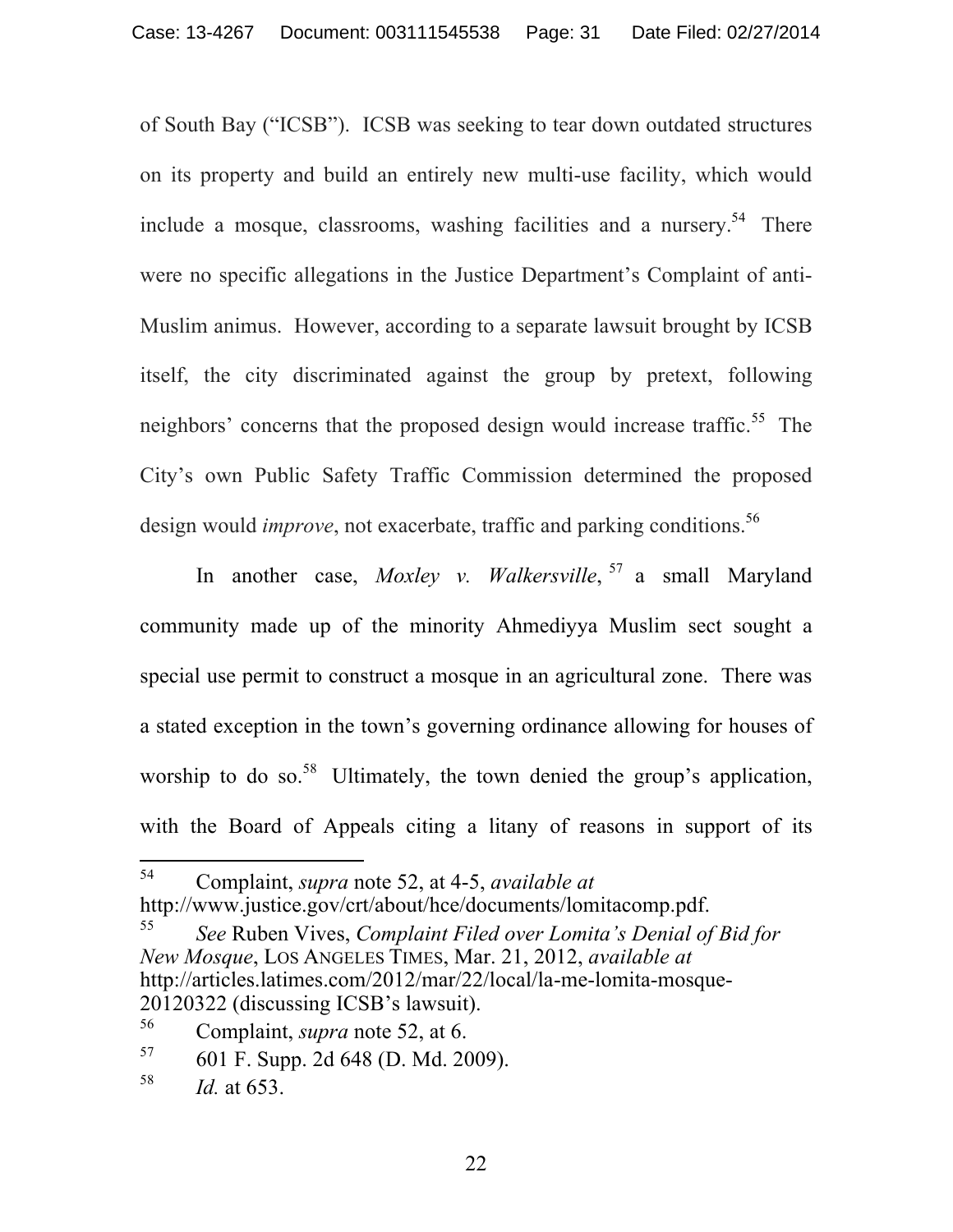decision, including concerns about traffic flow, water usage, strained sewer facilities, and the impact on fire and rescue services.<sup>59</sup> All of these, however, appear to be pretextual grounds for denying the Muslim group's special exception permit. As Douglas Laycock of the University of Virginia Law School, a highly regarded religious freedom scholar, and Luke Goodrich of the Becket Fund for Religious Liberty observe, "During the same period . . . the zoning board approved a larger school on a smaller parcel in an agricultural area. The Board also permitted an annual carnival that was larger than the Muslim group's event [sic] just 200 yards from the Muslim group's property . . . . Was this a case of religious discrimination? We certainly think so  $\dots$ ."<sup>60</sup>

In addition*, Walkersville* contained underlying facts suggesting open animus against the Ahmediyya community: there were allegations that town commissioners plotted in secret with residents to bar the Ahmediyya group from developing the property,<sup>61</sup> and media coverage detailed anti-Muslim

<sup>59</sup> *Id.* at 656.

<sup>60</sup> Laycock & Goodrich, *supra* note 1, at 1030-31.

<sup>61</sup> *Walkersville*, *supra* note 57, at 654, 663.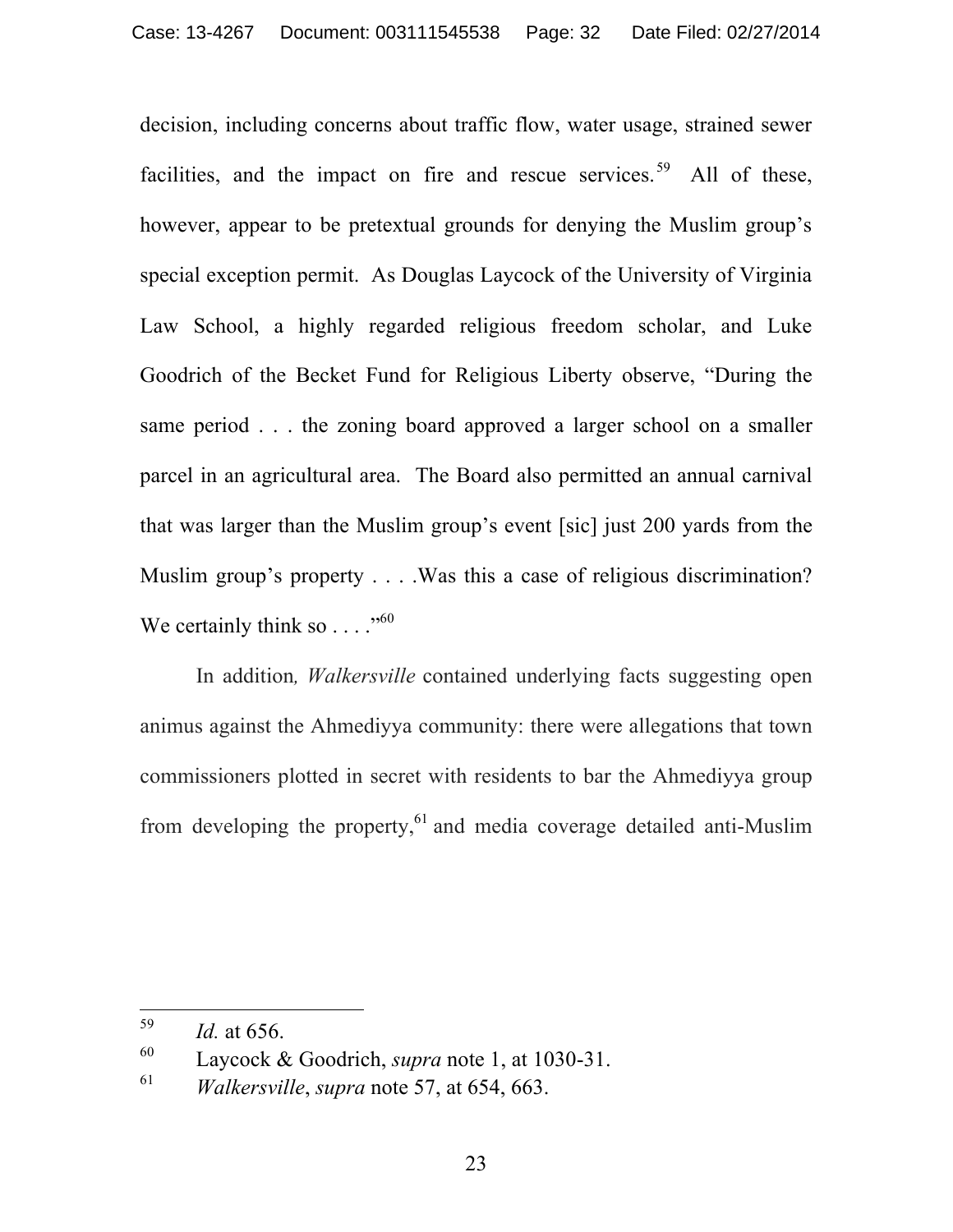sentiments from town officials, including remarks falsely charging the Ahmediyya community with ties to the September 11, 2001 attacks.<sup>62</sup>

*Lilburn*, discussed in the preceding section, also involved a city's pretextual changes to its zoning laws in order to prevent mosque construction. An amendment to the governing zoning ordinance increased the minimum acreage requirement for houses of worship,<sup>63</sup> rendering the proposed mosque expansion impossible.<sup>64</sup> Notably, this was the second time the city had implemented an acreage requirement change to its zoning laws; in the previous instance, the change also prevented an Islamic center from locating in the city.<sup>65</sup>

## **c. The Al-Falah Case is Entirely Consistent with the Recent History of Mosque Zoning Denial Cases under RLUIPA**

The allegations underlying the case at hand are strikingly similar to the allegations in the cases above. In denying the Township's Motion for Summary Judgment and issuing a Preliminary Injunction prohibiting the

<sup>62</sup> *Id.* at 655 ("Muslims are a whole different culture from us, ... The situation with the Muslims is a touchy worldwide situation, so people are antsy over that"; "But for the most part people, I don't know if they're dramatically upset, but they are definitely concerned, I—like me, I am concerned myself, . . . I understand the world climate, I understand what's going on. I do remember . . . 9/11 very vividly so it's only that thing sticks in your mind  $\dots$ ").

<sup>63</sup> Complaint, *Lilburn, supra* note 32, at 4-5.

<sup>64</sup> *Ibid.* 

<sup>65</sup> *Ibid.*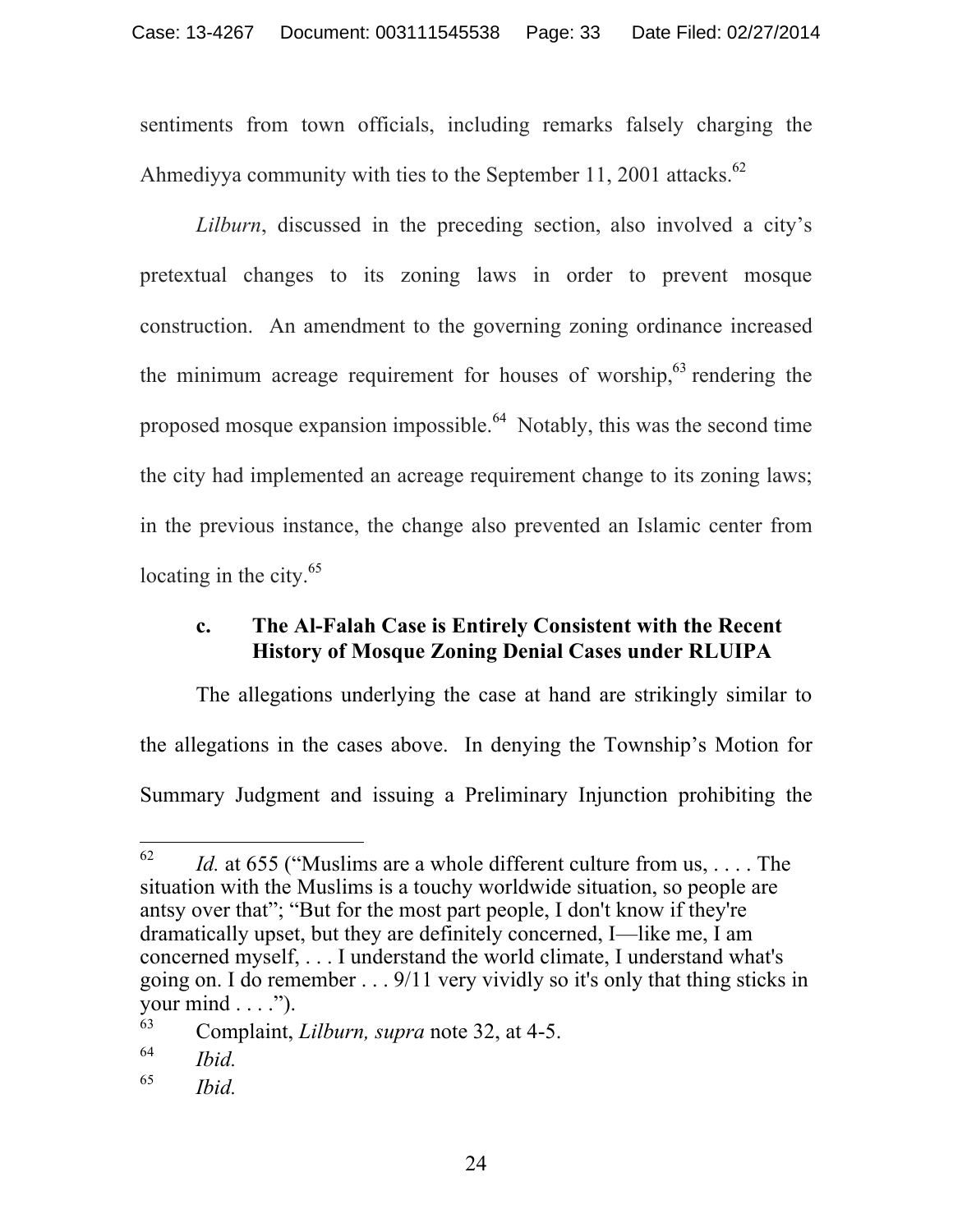enforcement of Ordinance 11-03, which rendered Al-Falah's proposed mosque invalid under the zoning laws, the District Court cited numerous allegations of anti-Muslim animus.<sup>66</sup> When supporters of Al-Falah spoke at a public hearing on the permit application for the mosque, some members of the audience said, "Get out of here," "Get out of Bridgewater," and "Go somewhere else." $67$  Their organized approach to protesting Al-Falah's permit application and their use of blatantly anti-Muslim rhetoric is clearly reminiscent of the communities in *Lilburn* and *Henrico*.

There was also naked animus from one of the Township Council members herself, who insisted that the proposed mosque be built elsewhere and made clear that, even if the mosque application were granted, future requests for modifications would be "heavily scrutinized."68

Additionally, the District Court Order considered in great detail documented reports Al-Falah made about the proposed mosque's negligible impact on traffic, which suggested the Township's reliance on traffic issues

<sup>66</sup> Memorandum Opinion *(i.e.*, Order appealed from; hereafter "the District Court Order") at 14.

<sup>67</sup> *Ibid.* 

<sup>68</sup> *Ibid.*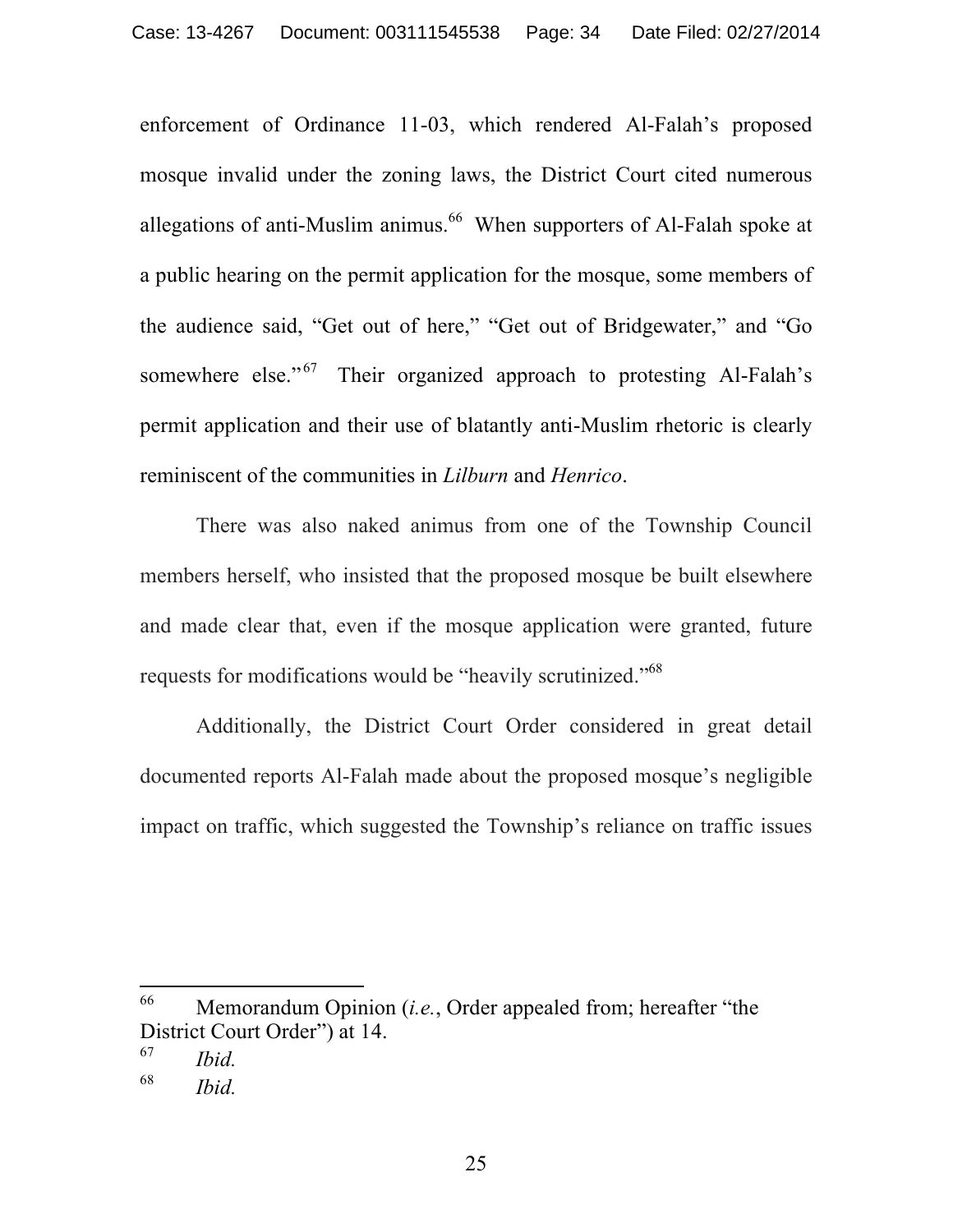and their attendant effect on neighborhood character were merely a pretextual justification for its passage of Ordinance 11-03.<sup>69</sup>

### **CONCLUSION**

In recent years, American Muslims have had to endure an increase in hate crimes, discrimination in the work place, bigotry from their own elected officials, and mosque zoning denials. Ultimately, the story of Al-Falah deeply frustrating for the Plaintiffs-Appellees who have had to endure it for the last three years—is a sadly familiar one. Typically quiet zoning board meetings become staging grounds for vehement anti-Muslim protests. Even when these Muslim community groups are spared overt bias and hostility, their applications are denied on the basis of a suspect traffic study, or unsupported water or noise concerns.

While local governments may cite anodyne reasons for their zoning denials, *Lomita*, *Walkersville*, *Lilburn*, and the other cases discussed above make clear that mosque opposition cases cannot be viewed in isolation. //

69 <sup>69</sup> *See, e.g.*, *id.* at 4-5, 9, 17-18.

26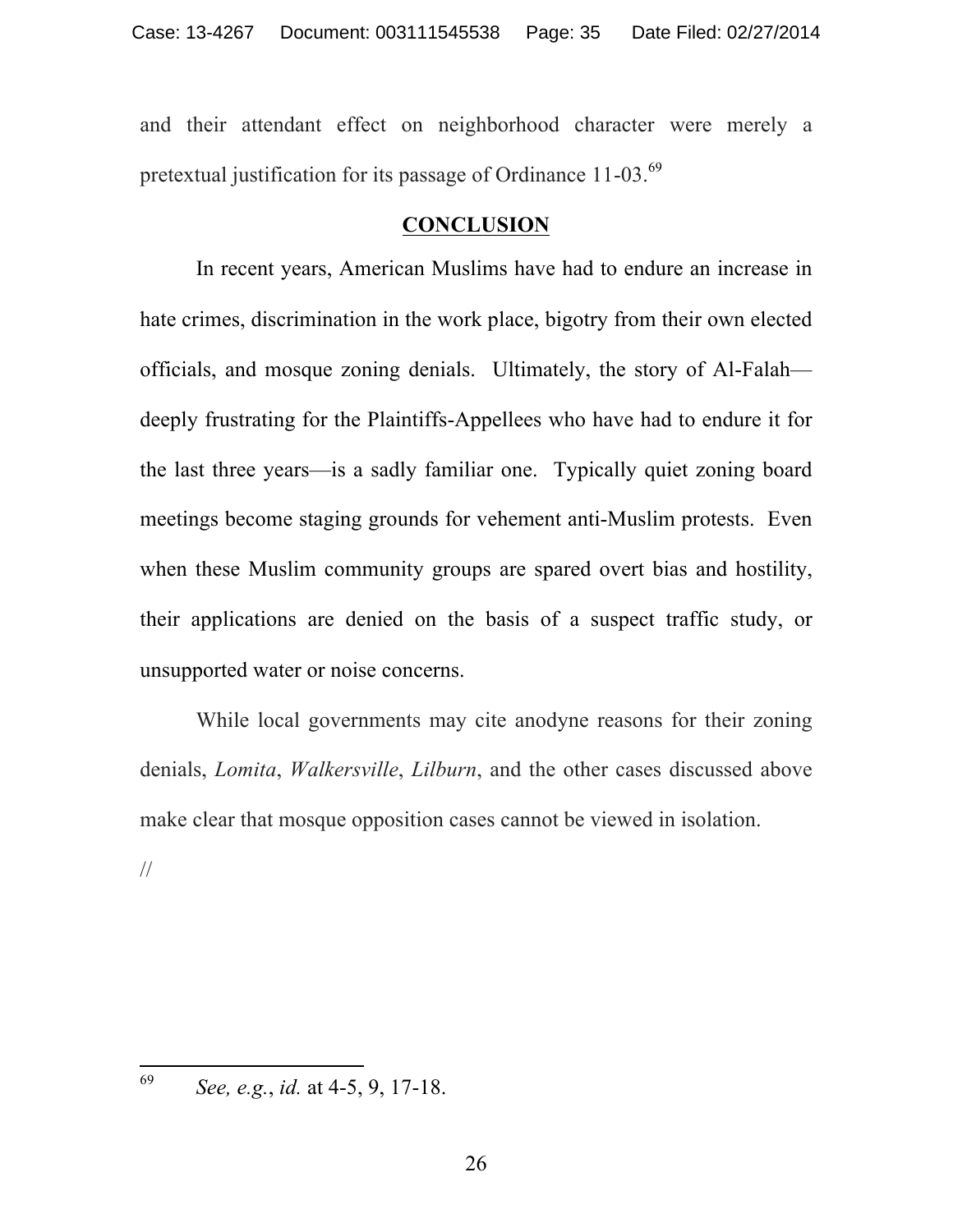It is essential, therefore, that when deciding on the Township's appeal, this Court consider Al-Falah in the larger context of how anti-Muslim bias is experienced and as the latest in a long line of animus-based mosque zoning denial cases.

Respectfully submitted,

Glenn Katon, Esq. (Cal. Bar No. 281841) P.O. Box 71080 Oakland, CA 94612 ph: 415-692-1484

/s/ Glenn Katon Dated: February 27, 2014

Counsel of Record for *Amici Curiae*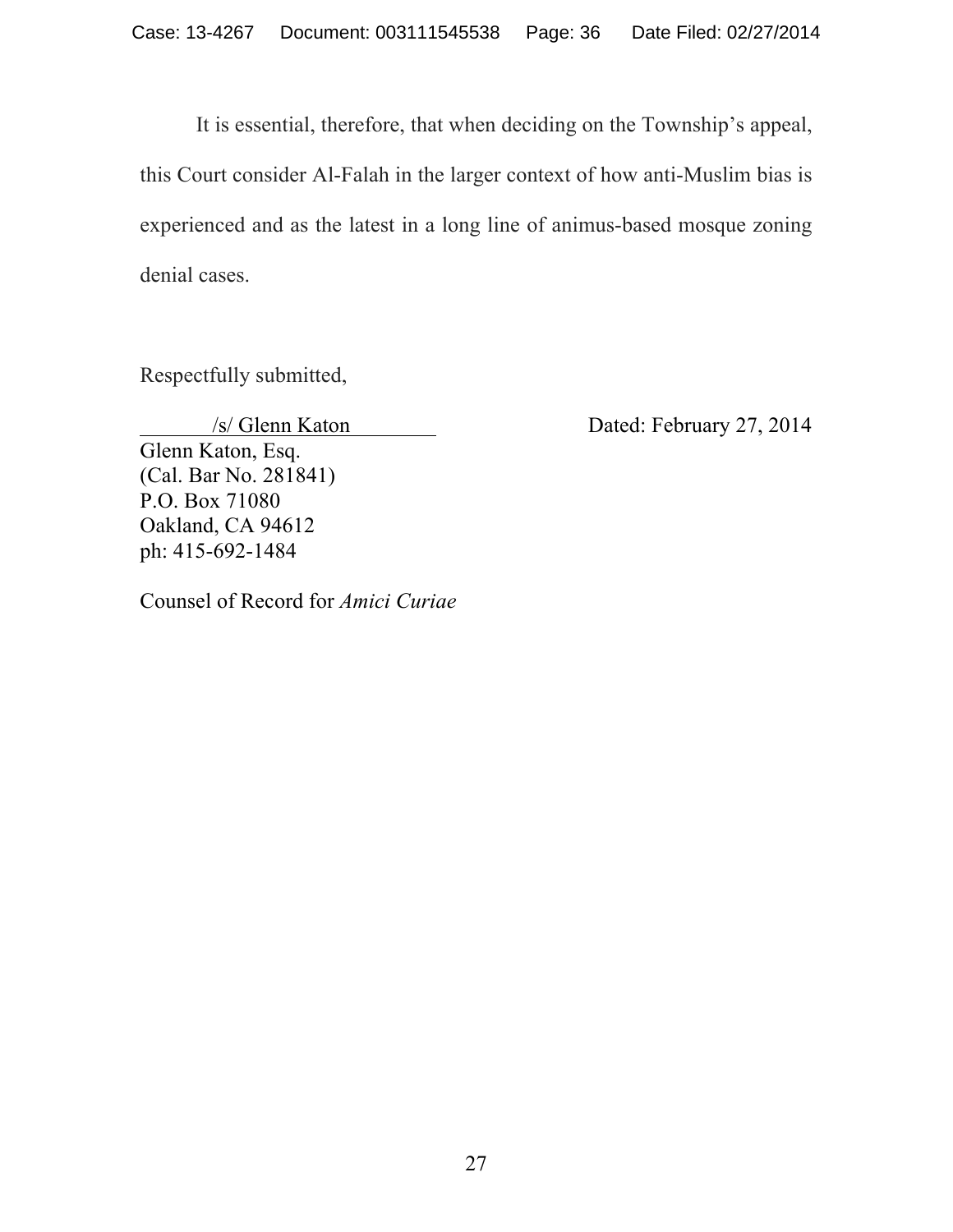# **CERTIFICATIONS UNDER FEDERAL AND LOCAL APPELLATE RULES**

I certify that the text of this brief, as electronically filed, is identical to the paper copies submitted to the Clerk of the Court.

I further certify that this brief complies with the type-volume limitation of Fed. R. App. P.  $28.1(e)(2)$  or  $32(a)(7)(B)$ . Excluding the portions of the brief exempted by Fed. R. App. P.  $32(a)(7)(B)(iii)$ , this brief contains 5,527 words. This brief complies with the typeface requirements of Fed. R. App. P. 32(a)(5) and the type style requirements of Fed. R. App. P.  $32(a)(6)$ . It has been prepared in a proportionally spaced typeface using the Times New Roman font in 14 point.

I also certify that the electronically filed PDF version of this brief has been analyzed by the web-based virus scan service Virus Total and that no viruses were detected.

Glenn Katon, Esq. (Cal. Bar No. 281841) MUSLIM ADVOCATES P.O. Box 71080 Oakland, CA 94612 ph: 415-692-1484

Counsel of Record for *Amici Curiae*

/s/ Glenn Katon Dated: February 27, 2014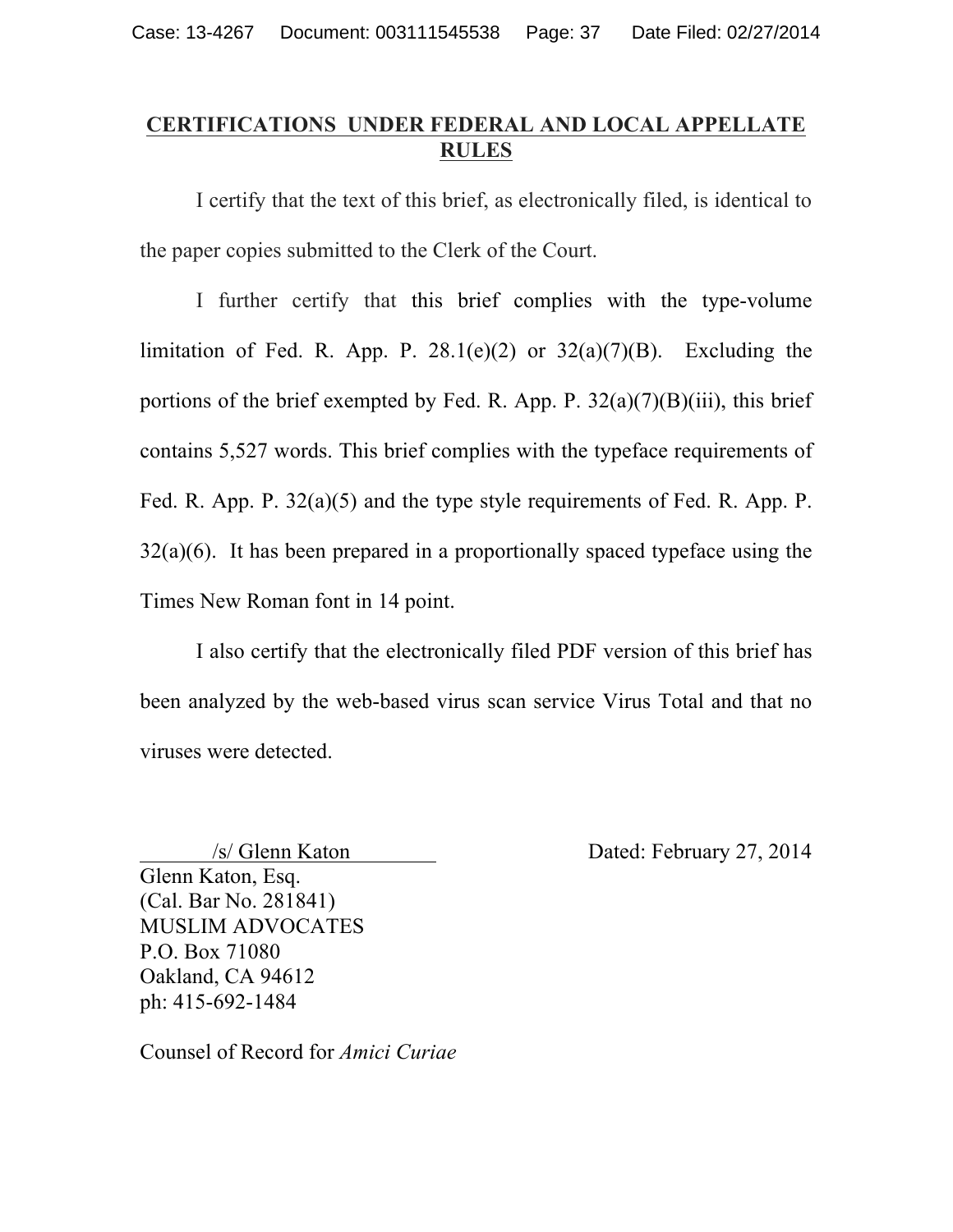### **CERTIFICATE OF BAR MEMBERSHIP**

I certify that I am a member in good standing of the Bar of the United States Court of Appeals for the Third Circuit.

/s/ Glenn Katon Dated: February 27, 2014

Glenn Katon, Esq. (Cal. Bar No. 281841) MUSLIM ADVOCATES P.O. Box 71080 Oakland, CA 94612 ph: 415-692-1484

Counsel of Record for *Amici Curiae*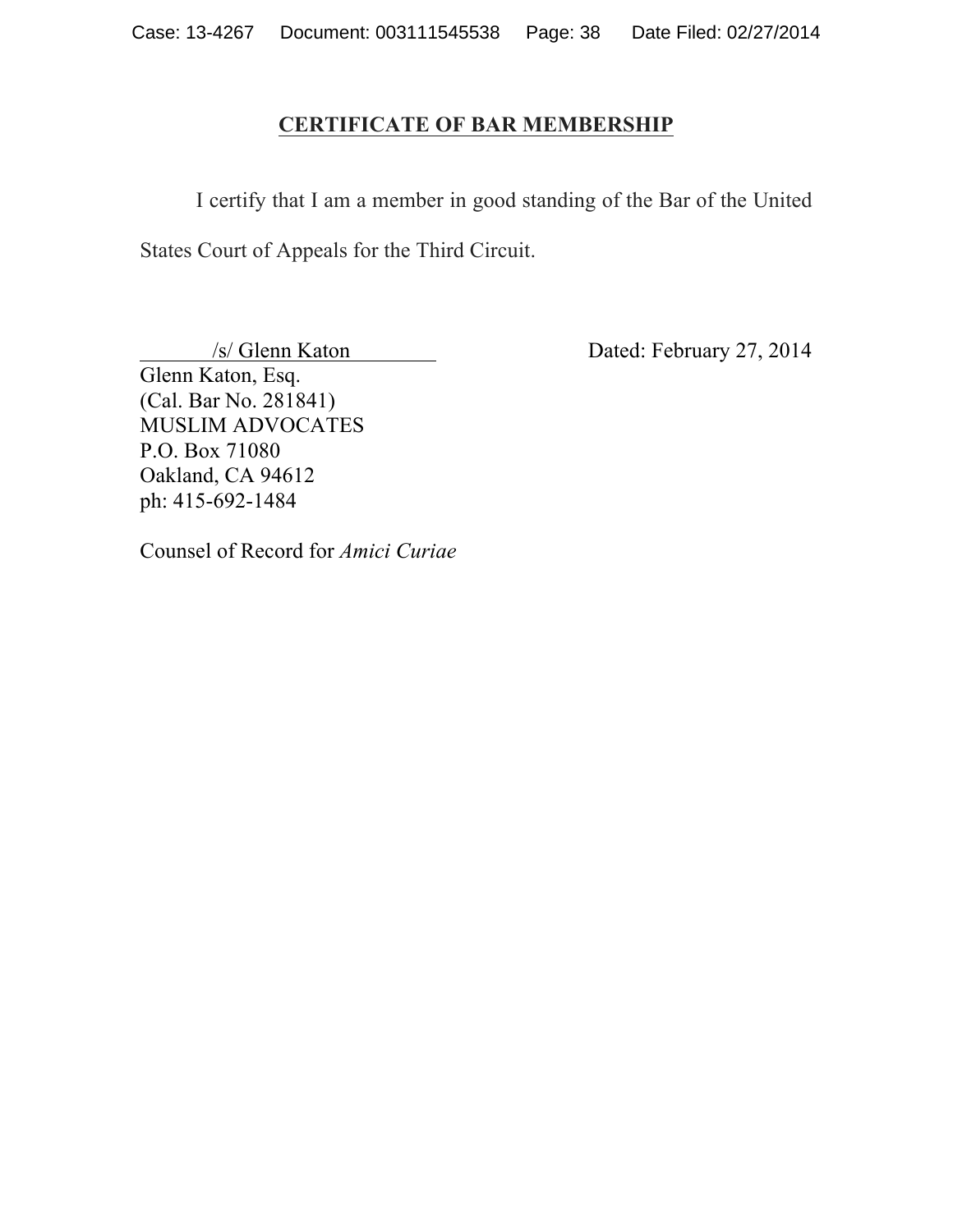### **CERTIFICATE OF SERVICE**

I certify that on this, the 27th day of February, 2014, I caused this brief to be filed electronically with the Clerk of the Court using the CM/ECF System, which will in turn send notices of the filing to the following registered CM/ECF users:

Howard D. Cohen Michael E. Sullivan Parker McCay P.A. 1009 Lenox Drive Building Four East, Suite 102A Lawrenceville, NJ 08648-2321 ph: (609) 896-4221

*Attorneys for Defendants-Appellants* Township of Bridgewater, Township Council of Bridgewater

Kevin J. Coakley Thomas J. O'Leary Marc D. Haefner Connell Foley LLP 85 Livingston Avenue Roseland, NJ 07068 ph: (973) 5353-0500

*Attorneys for Defendants-Appellants* Township of Bridgewater, Township Council of Bridgewater

Thomas C. Collins, Jr. Vogel, Chait Collins & Schneider 25 Lindsely Drive, Suite 200 Morristown, NJ 07960 ph: (973) 538-3800

*Attorneys for Defendant-Appellant* Planning Board of the Township of Bridgewater